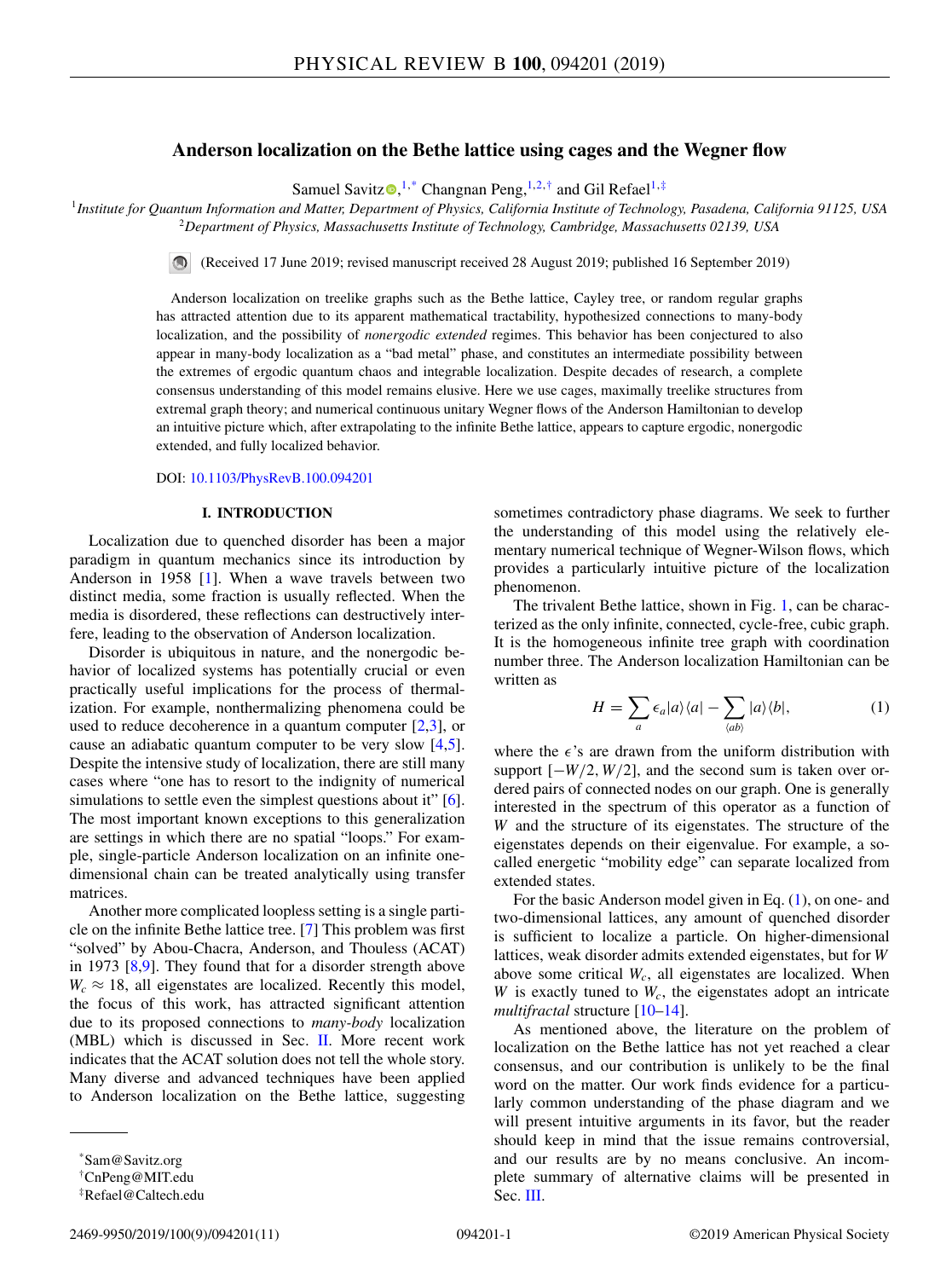<span id="page-1-0"></span>

FIG. 1. Schematic depiction of the three hypothesized phases: The focus of this work is quantum mechanical particles hopping on these tree graphs (the Bethe lattice) with on-site Anderson disorder. In (a), ergodic states for sufficiently small disorder are shown as extended over the entire tree. On the Bethe lattice, the resulting dynamical diffusion is ballistic. At the edges of the spectrum, nonergodic states are expected to appear, but there may be a level of disorder below which localization never occurs, due to resonant delocalization [\[23–25\]](#page-8-0). In (b), a nonergodic extended phase is shown. Note that the wave function density is highest at the central node and decays exponentially as one moves away from it regardless of whether the path taken is green or dark red. However, the exponentially rare, but also exponentially numerous green paths decay slowly enough that the state cannot be normalized. This is discussed in more mathematical detail in Sec. [VI.](#page-4-0) Finally, in (c), the disorder is sufficiently strong that all states are exponentially localized around a central site.

With that caveat, on the Bethe lattice, the  $W = W_c$  point of multifractal behavior expands into a region  $W \in [W_E, W_c]$ . For  $W < W_E$ , there is an absolutely continuous spectrum of non-normalizable states extended over the entire tree. For  $W > W_c$ , all states are localized around a central node and normalizable, per the results of ACAT. Finally, for the intermediate regime  $W_E < W < W_c$ , the eigenstates are thought to be extended but nonergodic. This means that they occupy an infinite number of sites in a non-normalizable fashion, but extend over an only infinitesimal fraction of the tree. The spectrum of these states is thought to be still absolutely continuous, but we believe the eigenstates as a function of their energy are discontinuous over arbitrarily small changes in eigenvalue in the sense of having very different branching patterns. By "branching pattern" we are referring to the subset of occupied sites such as shown in Fig.  $1(b)$ . These critical disorder values  $W_E$  and  $W_c$  are defined for states in the band center, i.e.,  $E \approx 0$ , where they are the largest. This neither localized nor ergodic intermediate behavior is particularly interesting because MBL has also been suggested to exhibit nonergodic extended behavior in Fock space over a finite region of its phase diagram [\[15–22\]](#page-8-0).

Intuitively, we can think of these three cases as follows: In the ergodic extended regime, particles which are reflected by the disorder have many options regarding where to propagate next. In one dimension they can only return to their previous location, but on the tree, their random walk quickly takes them "very far from home." One should think of the tree as more akin to an infinite-dimensional lattice than to a onedimensional structure. In the localized phase, however, the reflection is so strong that the particle still never manages to wander far from its starting location. For nonergodic extended states, we can think of the success of the particle traveling down a branch as a probabilistic process. At each new node it encounters two new branches, and while it does not always

propagate through both, it has an expected value of extending through more than one. This leads to the state occupying infinitely many nodes, a number which grows exponentially with distance, but an exponentially small fraction of the graph. A caricature of these three phases is shown in Fig. 1. While a useful approximation, thinking of a particle's propagation or reflection as a binary result does not fully capture the structure of the eigenstates. A more rigorous explanation of this intuition is presented in Sec. [VI.](#page-4-0)

Numerically, we approached this matrix diagonalization problem using the technique of Wegner flows, the most common type of continuous unitary transformation. While flows are not the most efficient way to diagonalize a matrix, they provide a pleasing temporal picture of the construction of the diagonalizing unitary: Hopping bonds joining sites at differing energies appear to decay while causing those energy levels to further repel and generating new, longer-range bonds. Furthermore, one can keep track of this level repulsion using the  $\Xi$  metric. For more details, see Sec. [IV](#page-3-0)  $[26-29]$ .

Of course the infinite Bethe lattice cannot be simulated on a finite computer. As discussed in Sec. [III,](#page-2-0) many finite analogs of the Bethe lattice have been used in previous research. In this work we will adopt the graph theory concept of "cages" to provide a finite setting which is in some sense optimally similar to the Bethe lattice. Briefly, cages are degree-regular graphs with a minimal number of sites given their "girth." A graph's girth *g* is the length of its shortest loop. Thus, a regular graph always "looks like" the Bethe lattice until one has taken *g* hops away from any initial site [\[30,](#page-8-0)[31\]](#page-9-0). We are using the smallest known cubic graph of girth 18 which was discovered by Exoo and has 2560 sites [\[32\]](#page-9-0). For more details on cages, see Sec. [V.](#page-4-0)

Finally, we conclude with our numerical results in Sec. [VII,](#page-6-0) and a discussion of further directions and connections in Sec. [VIII.](#page-7-0)

### **II. CONNECTION TO MANY-BODY LOCALIZATION**

As mentioned above, any amount of quenched disorder is sufficient to localize a single particle in one dimension. It was long believed that interactions between multiple particles would cause them to become delocalized. However, Basko, Aleiner, and Altshuler showed that the behavior of interacting disordered particles is more complicated [\[33,34\]](#page-9-0). For sufficiently weak disorder, the interactions do indeed delocalize the particles into an ergodic fluid, but for sufficiently strong disorder, all of the eigenstates of band-limited systems can in fact be localized. Characterizing this "many-body localization" transition has been a major goal of condensed matter physics in the past decade [\[2,3\]](#page-8-0).

It is hoped that progress in this effort would shed light on the fundamental difference between ergodic quantum chaos and integrable localized behavior [\[35–38\]](#page-9-0). The localized phase may be useful as a persistent quantum memory [\[2\]](#page-8-0), and its nonthermalizing behavior may have important thermodynamic implications for nanodevices such as quantum engines [\[39\]](#page-9-0).

One major difficulty with this goal lies in the lack of experimental and numerical data with which to compare theoretical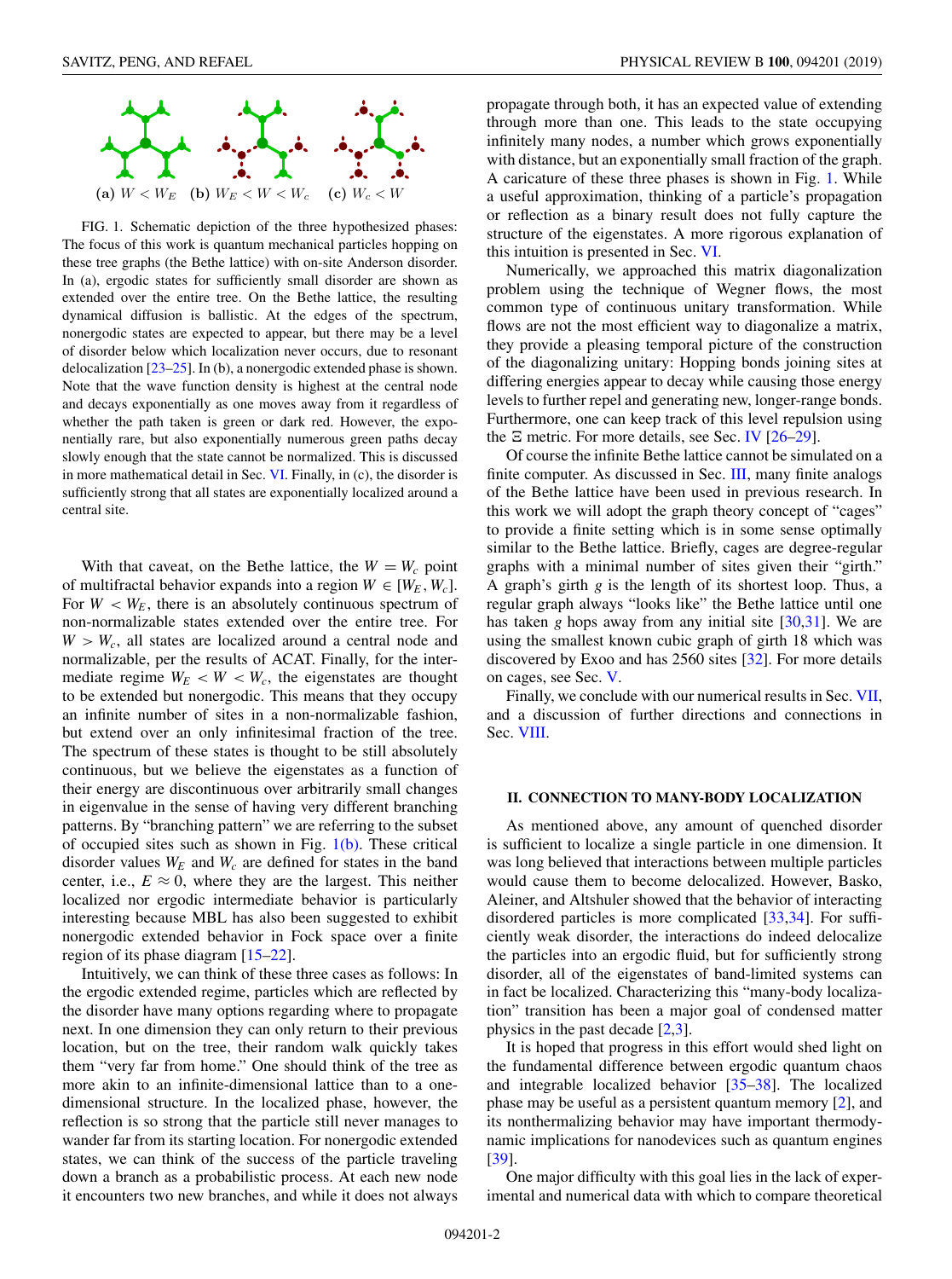<span id="page-2-0"></span>results. Experimental realizations of localized systems usually require extreme isolation from thermal baths, and, at least naively, numerical simulations require exponentially large amounts of memory and computational expense as a function of the system size. Many suspect that the 20–30 site numerical results currently available suffer from finite-size effects which prevent the true scaling limit of the MBL transition from being observed [\[40\]](#page-9-0).

A second difficulty lies in the apparent "fuzziness" of the transition between the ergodic and localized behavior. Some have assumed that this is a result of the finite-size effects [\[41,42\]](#page-9-0), but others have argued for a more complicated phase diagram with at least one intermediate phase, which is neither ergodic nor entirely localized [\[15–17,19,21,22](#page-8-0)[,43–45\]](#page-9-0). This nonergodic extended phase has been referred to as that of a "bad metal"  $[46]$ , which allows for some amount of current to flow, but only through a vanishingly small fraction of Fock space. This three-phase behavior is shared with our understanding of the disordered Bethe lattice model, where the multifractal nature of the nonergodic extended states have a particularly straightforward interpretation [\[47–49\]](#page-9-0).

One can derive the disordered Bethe lattice model from that of MBL through three nonrigorous logical steps. First, MBL can be represented without any approximation as a single particle hopping on a disordered *N*-dimensional Fock space, where  $N \to \infty$  is the number of particles [\[50,51\]](#page-9-0). The on-site disorder of the high-dimensional hypercubic lattice is spatially correlated. The first, substantial, and not rigorously justified, approximation is to assume that this correlation is irrelevant after sufficient renormalization group flow towards the scaling limit [\[15\]](#page-8-0). The upper critical dimension of Anderson localization has been debated in the literature, but some suggest it to be this infinite-dimensional limit [\[52,53\]](#page-9-0). On an infinite-dimensional hypercubic lattice, random walkers almost never return to their initial position, so loops are negligible, and in the second approximation, we can model the infinite-dimensional hypercubic lattice as a Bethe lattice with infinite coordination number. One notable difference between these settings is the distance metric. Because the pythagorean theorem is no longer applicable as on a Euclidean lattice, diffusion on the tree is inherently ballistic. The final approximation is to reduce the coordination number to the minimal nonlinear option of three. The qualitative results appear to be independent of the finite coordination number so long as the graph is treelike, so one can extrapolate from the cubic case to higher-coordination trees [\[49\]](#page-9-0). This, along with replacing the tree with a cage, is done to make the problem numerically tractable, hopefully without sacrificing the most salient features of MBL.

The Bethe lattice model has the clear advantage of being loopless, allowing for many analytic approaches to succeed with fewer approximations than the usual toy models of MBL, which have to contend with complicated many-particle configurations. The exponentially large Hilbert spaces of manybody states are exchanged for a single particle in an exponentially vast spatial setting. Additionally, unlike many-body configurations, two sites on the tree have a clear and relevant definition of distance, and we will utilize this structure in the analysis in Sec. [VI.](#page-4-0)

### **III. REVIEW OF PREVIOUS RESULTS**

Many analytic and numerical techniques have been applied to the model of Anderson localization on the Bethe lattice. It and other high-dimensional Anderson localization models have been reviewed in Tarquini's thesis [\[54\]](#page-9-0). While we cannot hope to be comprehensive, we will attempt to provide a succinct summary of the relevant literature.

Analytic approaches include the original self-consistent Green's function distributions of Abou-Chacra *et al.* (although their approach requires numerics to find a value for  $W_c$ ) [\[8,9\]](#page-8-0), dynamical evolution [\[55,56\]](#page-9-0), multifractal analysis [\[47\]](#page-9-0), supersymmetric nonlinear  $\sigma$  models [\[57–60\]](#page-9-0) (see [\[61\]](#page-9-0) for an introduction to the application of supersymmetry to disordered systems), and replica symmetry breaking [\[49,62\]](#page-9-0).

Many numerical methods have also been applied to this model. One common option is the spectral level spacing statistic, or *r* parameter [\[63,64\]](#page-9-0), and the level compressibility has also been probed [\[65\]](#page-9-0). The (multi)fractal nature of the nonergodic eigenstates has quantified using the inverse participation ratio and its generalizations [\[48,63\]](#page-9-0). Other numerical diagnostics include the return probability [\[66\]](#page-9-0), transmission through branching wires [\[67\]](#page-9-0), imbalance, and the two-point equilibrium dynamical correlation function [\[68\]](#page-9-0). Dynamical propagation has also been performed numerically, finding subdifussive behavior for certain disorder strengths [\[69\]](#page-9-0), in contrast to the ballistic behavior predicted analytically for weak disorder [\[55\]](#page-9-0) or when the spectrum is absolutely continuous  $[56]$ .

In the nonspatial Rosenzweig-Porter random matrix model [\[70\]](#page-9-0), which has also been suggested to be connected to manybody localization [\[71\]](#page-9-0), the nonergodic extended states [\[72–76\]](#page-9-0) have Wigner-Dyson level spacings and Gaussian ensemble *r*parameter values in the large-*N* scaling limit. This is because, while the Thouless energy does decay to zero with increasing *N*, the mean level density increases at an asymptotically higher rate  $[72]$ <sup>1</sup>. It is important to note that, contrary to the Rosenzweig-Porter random matrix case, two nonergodic extended states on the Bethe lattice are expected to have negligible overlap, and should therefore exhibit Poissonian level statistics and *r* parameter [\[63\]](#page-9-0). Another nonspatial model with apparent nonergodic extended states at small length scales are random Lévy matrices [\[77\]](#page-9-0).

Spatial systems thought to also exhibit nonergodic extended behavior include disordered Josephson junction chains [\[46,78\]](#page-9-0) and the Aubry-André model [\[79\]](#page-9-0).

Numerical approaches must choose a finite version of the Bethe lattice, and this can be a source of subtle discrepancies [\[80\]](#page-9-0). Simple truncation [\[48,81\]](#page-9-0) suffers from having a large fraction of the sites near the leaves of the tree  $[82,83]$ . Random regular graphs have been proposed as a good alternative  $[47,49,60,63-66,68,84-88]$ , as they are expected to look locally treelike. However, for numerically realistic sizes, small

<sup>&</sup>lt;sup>1</sup>It is interesting to note that, independent of the value of  $W > 0$ , scrambling the off-diagonal elements of the Bethe lattice's Anderson localization Hamiltonian while keeping their Frobenius norm constant gives the  $\gamma = 1$  ergodic–nonergodic extended transition point of Rosenzweig-Porter random matrix model.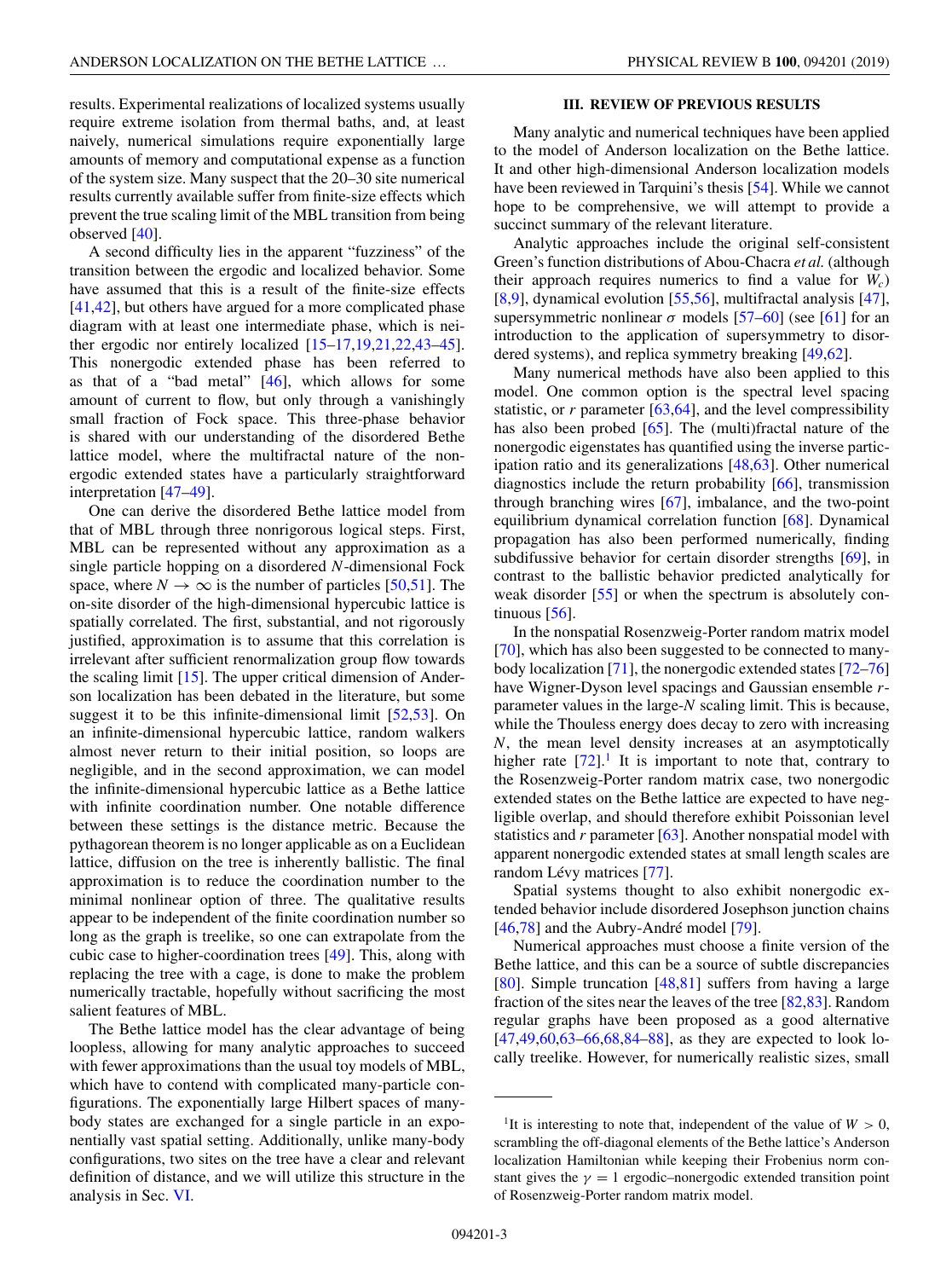<span id="page-3-0"></span>loops are inevitable and represent a source of additional, topological disorder [\[49\]](#page-9-0). Furthermore, the expected global girth actually converges to a finite value and even triangles occur with finite probability [\[89,90\]](#page-9-0). While these small loops are almost certainly irrelevant in the scaling limit, they are not necessary and can cause subtle difficulties when trying to define the distance between two sites of a random regular graph. Cages seem to represent an optimal solution to this problem, as sites at a distance  $d \ll g/2$  always have a clear integer distance given by the length of the only short path that connects them. Finally, the interpretation of data from finite systems is complicated by the possibility of crossover effects at very large sizes [\[60,64,65,68,82,83,88\]](#page-9-0).

Other related geometries that have been studied include a truncated Bethe lattice with random links connecting the leaves [\[81\]](#page-9-0), an incoming wire branching into a binary tree, i.e., the Miller-Derrida scattering geometry [\[67\]](#page-9-0), a onedimensional chain with random shortcuts [\[85\]](#page-9-0), and metric trees [\[91,92\]](#page-9-0).

Using early numerics, ACAT estimated the critical disorder strength above which all states are localized,  $W_c$ , to be about 18 [\[8,9\]](#page-8-0). Subsequent values that have been suggested, using methods with variable degrees of approximation, include 16.99–17.32 [\[93\]](#page-9-0),  $17 \pm 1$  [\[67\]](#page-9-0), 17.4 [\[94\]](#page-9-0), 18.00–18.61 [\[95\]](#page-9-0),  $18.1 \pm 0.5$  [\[84\]](#page-9-0), 17.65 or  $18.6 \pm 0.3$  [\[49\]](#page-9-0),  $18.11 \pm 0.02$  [\[96\]](#page-9-0), and  $18.17 \pm 0.01$  [\[88\]](#page-9-0). We find  $W_c$  values which are slightly below these, but do not expect our approach to be quantitatively precise.

The critical disorder strength above which all states are nonergodic,  $W_E$ , is more difficult to estimate. It has been suggested to be approximately 10 [\[84\]](#page-9-0), 5.74 [\[49\]](#page-9-0), and bounded between  $0.4W_c$  and  $0.7W_c$  [\[66\]](#page-9-0). By isolating the data coming from the center of the spectral band, we find a small but positive  $W_F \approx 2.1$  which we interpret as confirming the existence of a fully ergodic phase with sufficiently weak disorder.

Given the wide variety of analytical and numerical techniques and graph settings, it can be difficult to ascertain the literature consensus. In some cases the results appear to be contradictory, and it is not immediately obvious whether this is due to finite-size effects, details of the setting, or a mathematically difficult but invalid approach. Many potential phase diagrams have been proposed, including options which deny the existence of ergodic states at positive disorder. Additionally, the intermediate nonergodic extended phase was not originally anticipated by ACAT [\[8,9\]](#page-8-0), and this has led to some confusion.

Many authors believe that the intermediate nonergodic extended phase eventually crosses over to ergodic behavior at large length scales [\[60,64,65,68,82,83,88\]](#page-9-0). This may be a consequence of the use of the graphs with loops as a finite analog of the Bethe lattice, as multifractality on the truncated Bethe tree is less controversial [\[67,82,83\]](#page-9-0). We hope that the extrapolation applied below, enabled by our use of cages with a clear distance metric, makes our results more applicable to the truly infinite and loopless Bethe lattice, and this may explain the apparent discrepancy between these results and our own. Conversely, it has also been claimed that the entire extended region is nonergodic [\[47\]](#page-9-0), in contradiction to analytic results [\[97,98\]](#page-9-0). Finally, a significant contingent agrees

with the three-regime phase diagram presented in this work, at least under the correct conditions [\[49,63,66,84\]](#page-9-0).

We hope our relatively elementary flow approach and resulting intuitive picture of the three-phase proposal has a clarifying effect on this confusing situation.

### **IV. WEGNER FLOWS**

Wegner flows are the best-known continuous unitary transformation process. The Wegner flow parametrizes the diagonalization process along an artificial time dimension  $\tau$ . At  $H(\tau = 0)$ , the Hamiltonian is expressed in its original position-space basis. As the flow progresses, a series of infinitesimal unitary changes of bases are applied to the Hamiltonian matrix, each of which brings it closer to a diagonalized form. For almost every initial Hamiltonian, the flow proceeds until the Hamiltonian  $H(\tau \to \infty)$  has reached a diagonal fixed point. Continuous unitary flows have been used to study the phenomenon of many-body localization [\[29](#page-8-0)[,99,100\]](#page-9-0). To learn more about Wegner flows and other continuous unitary transforms, see [\[26–29,](#page-8-0)[101\]](#page-9-0).

The "equation of motion" for the Wegner flow can be expressed as

$$
\frac{\partial H}{\partial \tau} = [\eta, H],\tag{2}
$$

where the infinitesimal unitary rotation generator  $\eta$  is  $[H<sub>Diag</sub>, H]$ , and  $H<sub>Diag</sub>$  is the diagonal part of the matrix *H*.

Continuous unitary transformations are not the most computationally efficient way to diagonalize a matrix. However, they do provide an intuitively appealing temporal picture for the diagonalization process. As off-diagonal elements in the Hamiltonian decay to zero, they cause the diagonal energy levels they connect to repel, and longer range hops appear on the Bethe lattice. These too proceed to decay, iteratively generating increasingly long-range, but weaker links. Localization on the Bethe lattice can be thought of as a competition between the generation of these longer-range hoppings, their decay, and the exponentially growing number of sites at a given distance from each node.

Although flows have been used to find local integrals of motion for MBL problems, e.g., [\[38,99,100\]](#page-9-0), that is not our application. We use flows to (almost) diagonalize a potentially dense matrix while keeping track of how much level repulsion has occurred between the eigenstates associated with each pair of graph sites. As discussed in [\[29\]](#page-8-0), one can monitor the level repulsion between two eigenvalues over the course of the flow using the  $\Xi$  metric defined elementwise, for a real Hamiltonian, as

$$
\Xi_{ab} = 2 \int_0^{\tau_{\text{max}}} \eta_{ab}^2 d\tau, \qquad (3)
$$

where *a* and *b* are matrix indices. This can be thought of as a measure of the interaction between the two eigenstates and is closely related to the square of the Thouless energy. Kehrein alerted us to the formal equivalence of this  $\Xi$  metric and the ∞-Renyí entanglement entropy in a certain perturbative limit [\[102\]](#page-9-0). Conveniently, flows allow us to use the site to index correspondence in the original Hamiltonian matrix to then map eigenstates onto sites in a natural way, which is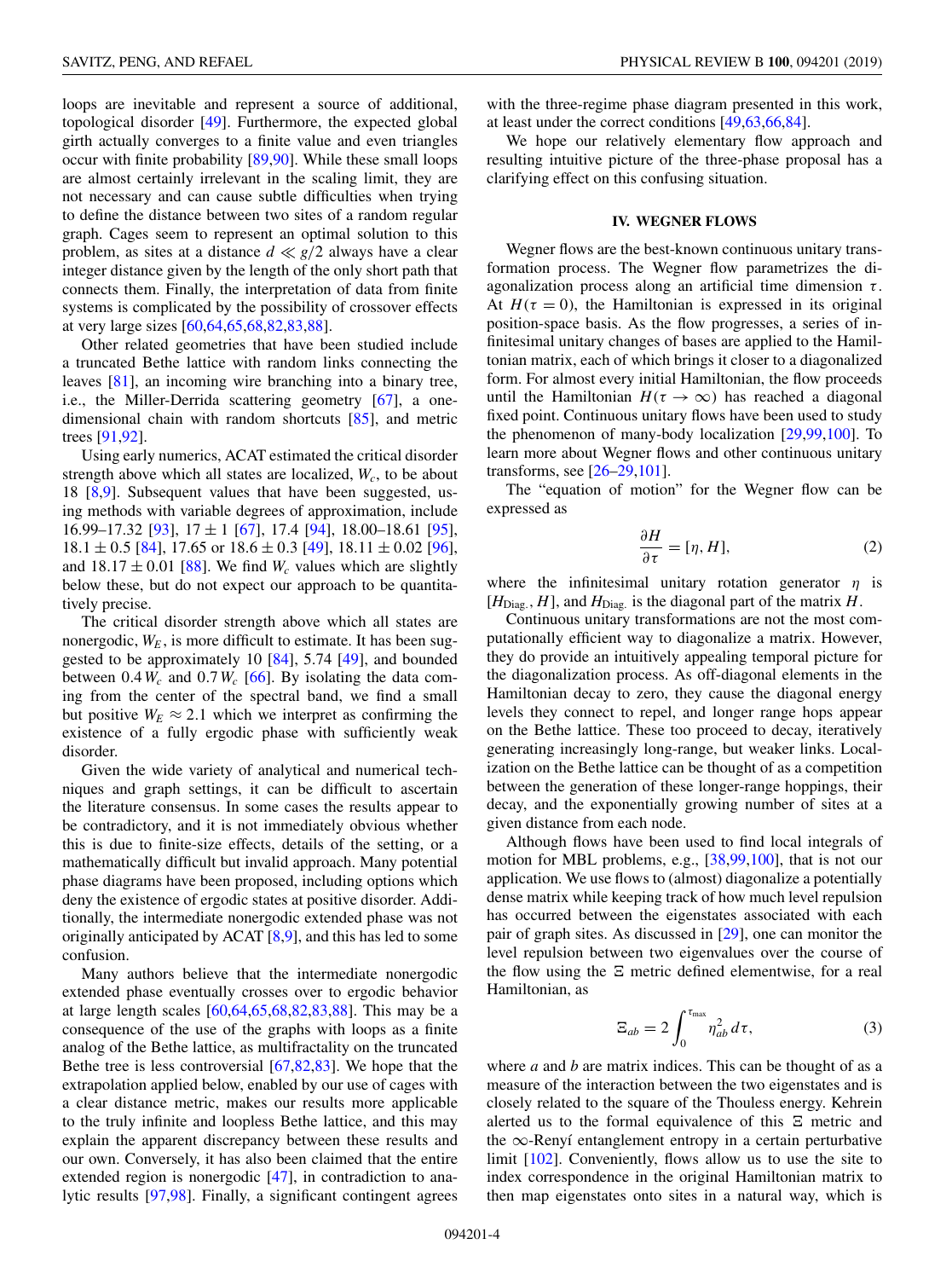<span id="page-4-0"></span>needed to define the distance between two eigenstates. If one were to replace the flow with exact diagonalization and the level-repulsion metric  $\Xi$  with a more traditional measure such as eigenstate overlap, they might be able to extend the calculation in Sec. VI to a higher-girth cage, but would also have to specify a natural bijection between eigenstates and sites.

We utilized a high-efficiency stabilized third-order integrator to numerically implement the Wegner flow as detailed in [\[29\]](#page-8-0). By "third order," we mean the accumulated error should scale approximately like the inverse cube of the number of unitary steps taken for a given  $\tau_{\text{max}}$  and error tolerance. The stabilization allows the step size to increase at the end of the flow when the Hamiltonian is mostly diagonalized. Each step is an exact unitary change of basis, up to floatingpoint rounding error. While many previous implementations of flows, such as [\[99–101\]](#page-9-0), drop terms deemed insignificant in order to improve efficiency, we do not. Such truncation can perform well for localized states but tends to fail in the delocalized regime. Our flows lead to exact diagonalization including delocalized behavior, with the only caveats being the cutoff time  $\tau_{\text{max}}$ , a tolerance parameter  $\epsilon$  which adaptively controls the step sizes to keep the predicted error per rotation magnitude reasonable, and double-precision floating-point rounding. The flows were performed out to a hypothetical time of  $\tau_{\text{max}} = 2000$ , which, according to the heuristics in [\[29\]](#page-8-0), should in general be sufficient to resolve at least 99% of a coupling with a level spacing of at least 0.024. At this point, the Hamiltonian is almost entirely diagonalized. We used a tolerance parameter of  $\epsilon = 5 \times 10^{-4}$  and, in total, consumed ∼25 000 CPU hours. Neither extending the flow nor tightening the tolerance produced qualitatively different results during tests with smaller cages.

## **V. CAGES**

In order to avoid the pitfalls of truncating the Bethe lattice and the additional disorder and rare small loops included in random regular graphs, as mentioned in Sec. [III,](#page-2-0) we utilize the concept of cages from extremal graph theory as the setting for our hopping particle. We expect that cages have the same scaling limit as random regular graphs, but they possess a number of convenient advantages. Formally, cages are the smallest degree-regular (trivalent or "cubic," in our case) graph or graphs with a given girth. The *girth g* of a graph is the length of its shortest cycle. Thus, cages are minimal in size while everywhere locally looking like the Bethe lattice. In other words, a cage is the optimal way to connect the leaves of a truncated Bethe lattice without introducing any short loops [\[30](#page-8-0)[,31\]](#page-9-0).

In fact, cubic  $g = 18$  cages are not currently known, so we use the smallest currently available candidate discovered by Exoo [\[32\]](#page-9-0), which has 2560 sites. While some cages have special symmetry properties such as vertex transitivity, arc transitivity, or being a Cayley graph, this one does not. This does not pose any problem for us, because the asymmetry is only apparent when examining the graph globally. Locally it still looks exactly like the Bethe lattice.

When studying disordered systems, one often utilizes "disorder averaging" to minimize the stochastic effect of a single disorder realization. Likewise, one can use finite-size scaling, which employs extrapolation to minimize finite-size effects. However, due to the large, self-similar structure of the Bethe lattice, we found that our computational efforts were best spent maximizing the girth of our graph. Our cage already contains a large number of smaller trees as subgraphs, and our analysis in Sec. VI includes an extrapolation to the infinite Bethe lattice. Additional disorder realizations have a negligible effect on our conclusions below.

The correlations of nearby sites are subject to ultraviolet details, and should be expected to be nonuniversal. For example, they might depend significantly upon the artificial uniform shape of the disorder distribution. Furthermore, sites at a distance  $d \ge g/2 = 9$  can be connected by multiple minimal paths, which mutually form loops. Thus, when analyzing our  $E$  level repulsion data in Sec. [VII,](#page-6-0) we restricted our attention to pairs of sites at distances  $3 \le d \le 7$ .

Performing the mapping from MBL to single-particle Anderson localization in Sec. [II](#page-1-0) without any approximations leads to a high-dimensional hypercubic graph with a girth of four as the setting. It is therefore reasonable to ask whether our goal of maximizing the graph's girth is even desirable. Our response is that if one wants certain answers for MBL, they should already be very cautious of the many approximations made in Sec. [II.](#page-1-0) Regardless of how accurate they turn out to be, we take the problem of Anderson localization on the Bethe lattice as a starting point which is interesting in its own right. Then, when selecting a finite analog for the Bethe lattice, we note that cages, while probably ultimately in the same universality class as the commonly used random regular graphs, possess certain convenient features such as a lack of local topological disorder, thus allowing for a well-defined distance metric for separations well below the girth, which we utilize when extrapolating our results to the infinite Bethe lattice in Sec. VI. We do not expect the MBL  $g = 4$  argument above to imply that random regular graphs are *superior* to cages in modeling MBL because the random regular graph's *typical* loop lengths also diverge logarithmically with graph size  $[82]$ .

## **VI. INTUITIVE PICTURE AND MATHEMATICAL ANALYSIS**

### **A. Intuitive picture**

Schematically, our intuitive picture of the three phases is represented in Fig. [1.](#page-1-0) However, one should keep in mind that this "binary" representation of an eigenstate's support is an approximation at best. In fact, an individual eigenstate is almost surely supported on the entirety of the tree. In a finite number of dimensions, exponential decay of the eigenstate with distance ensures that the state is localized and normalizable. However, on the Bethe lattice, due to the exponentially growing number of sites with distance, this is not always the case. The nonergodic extended eigenstates decay exponentially, but cannot be normalized. This implies that while still "centered" about some part of the tree, they are nontrivially supported on an infinite number of sites. In the binary approximation, we identify some subset of the branches away from this center which are essential to the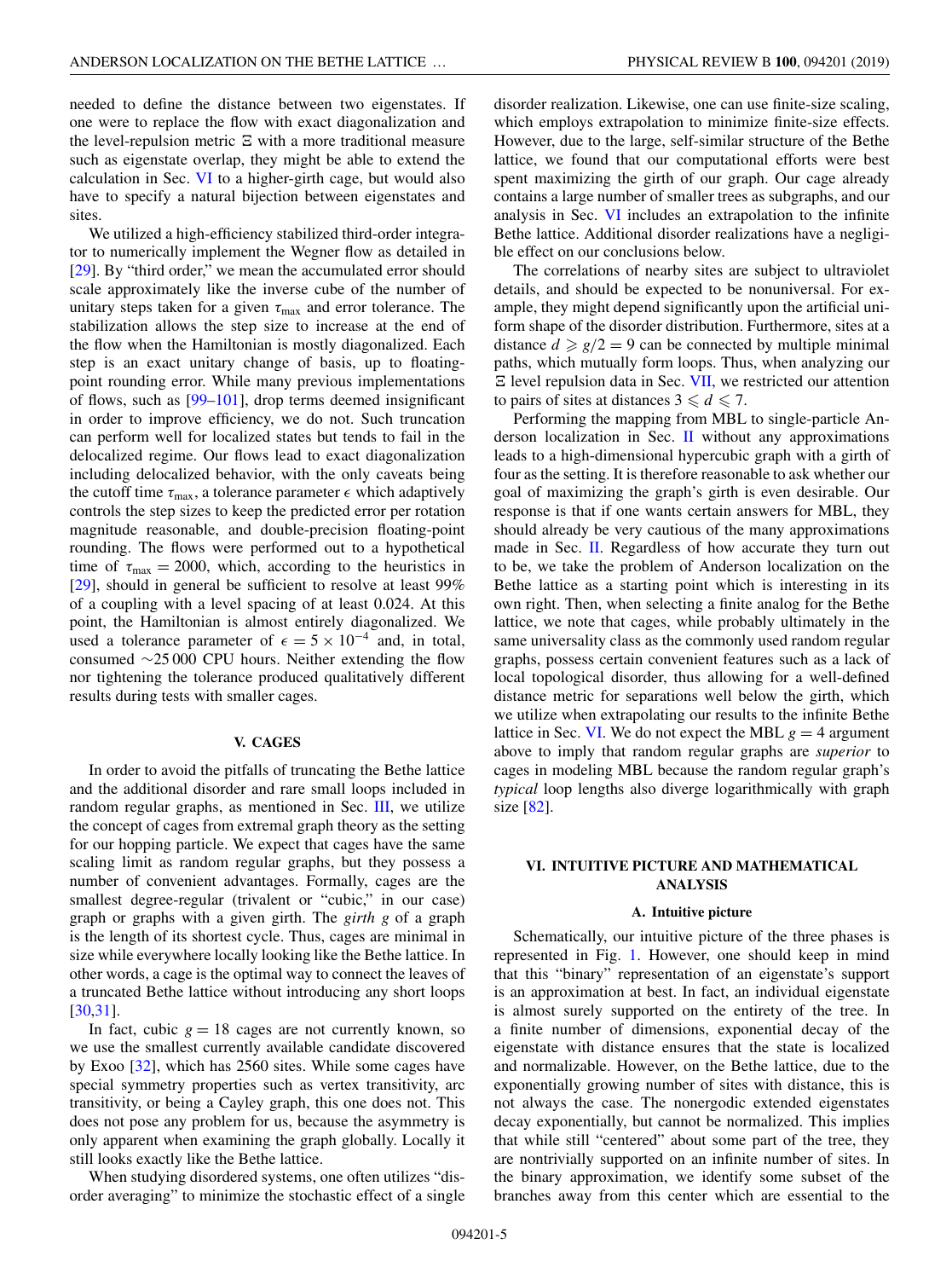<span id="page-5-0"></span>support of the eigenstate. Similar intuitive pictures have been developed by García-Mata *et al.* [\[85,87\]](#page-9-0).

While numerical evidence has been presented to the contrary [\[47,49,72\]](#page-9-0), mathematical results suggest that for sufficiently small but positive disorder  $W < W_E$ , there should be an ergodic extended region of the spectrum  $[24, 97, 98, 103-105]$  $[24, 97, 98, 103-105]$ . This is not surprising when one remembers that the tree is effectively infinite dimensional. For  $W_F$  <  $W < W_c$ , the localization is branch dependent. As one moves away from the origin, some branches are sufficiently disordered to effectively localize the particle, but probabilistically, a growing number of the branches are essential components of the eigenstate's support and prevent the wave function from being normalized. Again, it is important to reiterate that this binary inclusion or exclusion of a branch from the eigenstate's support is only an approximation. As we will discuss below, nonergodic eigenstates actually decay exponentially along all of the branches. The rate of decay varies from branch to branch. We are interested in the number of branches which decay "sufficiently slowly," as a function of distance. There are  $N_d = 3 \cdot 2^d \sim 2^d$  sites at a distance *d* from any given node, so, roughly, if  $|\psi_d|^2$  decays more slowly than  $2^{-d}$ , the normalization sum

$$
\langle \psi | \psi \rangle \approx \sum_{d=0}^{\infty} N_d |\psi_d|^2 \tag{4}
$$

diverges. In the nonergodic extended state, the wave function can be thought of as extending along, instead of all  $N_d \sim$ 2<sup>*d*</sup> branches, only  $C_d \sim n^d$  of them, where  $1 < n < 2$ . For ergodic states,  $n = 2$ . Finally, for sufficiently high disorder  $W > W_c$ , the state is localized, normalizable, and does not extend along any of branches, i.e., *n* < 1. This branching ratio  $n$  is connected to the fractal dimension  $D$  of the eigenstate by the relation  $n = 2^D$  [\[49\]](#page-9-0).

In terms of the level repulsion metric from the Wegner flow  $E$  [\[29\]](#page-8-0), we find that ergodic, random matrix behavior occurs when

$$
\Xi_d \gtrsim \Xi_d^{\star} \sim N_d^{-2} \sim 4^{-d},\tag{5}
$$

where  $\Xi_d$  refers to only those  $\Xi_{ab}$  values where *a* is at a distance *d* from *b*, and  $\Xi_d^*$  is a critical repulsion level at that distance. This is the square of the amount of energetic level repulsion necessary to shift initially Poissonian eigenvalues with a level density proportional to  $N_d$  to a Wigner-Dyson distribution. This ansatz is confirmed by the numerical results at low disorder in the next section, where our finite system approaches asymptotic ergodicity and reproduces this scaling behavior.

In other words, Eq.  $(5)$  quantifies the reasonable claim that sites at further distances interact less, even for the clean  $W = 0$  tree, and the level repulsion behavior of systems in this ergodic class is given by that equation. For nonergodic states, the decay of  $\Xi$  as one moves away from a central node can be thought of in probabilistic terms. Each step away from the center approximately multiplies the level repulsion between the center and its parent node by some random variable. On small scales, the two child nodes of a single parent do interact while diagonalizing the Hamiltonian, but on longer scales  $(d \geq 3)$ , the geometric central limit theorem kicks in and it



FIG. 2. Log-normal decay and spreading of the level repulsion metric with distance: Sites at further distances interact less in a disorder-dependent manner. As one moves from right to left, the distribution of the level repulsions of nearest neighbors (red), nextnearest neighbors (orange), etc., and those at distance  $d = 8$  (violet), are shown. For clarity, the bell-shaped curves have been scaled such that their maxima are all fixed at unity. However, the number of site pairs at a given distance increases as  $N_d \sim 2^d$ . Sites have weaker and more variable interactions at longer distances, and this effect is enhanced by disorder. Sites which are too close have non-log-normal distributions, and those which are too far apart are influenced by the cage's many long loops, so the linear fits in Fig. 3 use only the geometric means and variances of those site pairs at distances  $3 \leqslant d \leqslant 7.$ 

becomes reasonable to approximate the  $\Xi_d$  distribution as log-normal. This intuition is borne out in Fig. 2. Furthermore, as *d* increases, the geometric means and variances of the  $\Xi_d$ grow linearly in accordance with the geometric central limit theorem:  $\mu_{\ln \Xi_d} \sim Md$  and  $\sigma_{\ln \Xi_d}^2 \sim S^2d$ . This linear behavior is demonstrated in Fig. 3.

#### **B. Caveats**

For small  $d \leq 2$ , the geometric central limit theorem is clearly not applicable, and their distributions in Fig. 2 are not bell shaped. Furthermore, for large *d* comparable to half the



FIG. 3. Example level repulsion linear fits: For intermediate distances, the bulk of the level repulsion data in Fig. 2 obeys a log-normal distribution with geometric means and variances which grow linearly with distance. For each disorder strength *W* , we extract *M* and *S*2, the slopes of these lines over distance, using an equally weighted linear fit on the data points at distances  $3 \le d \le 7$ . In Figs. [4](#page-6-0) and [5](#page-7-0) these values are used to classify the behavior of the systems into the three phases shown in Fig. [1.](#page-1-0)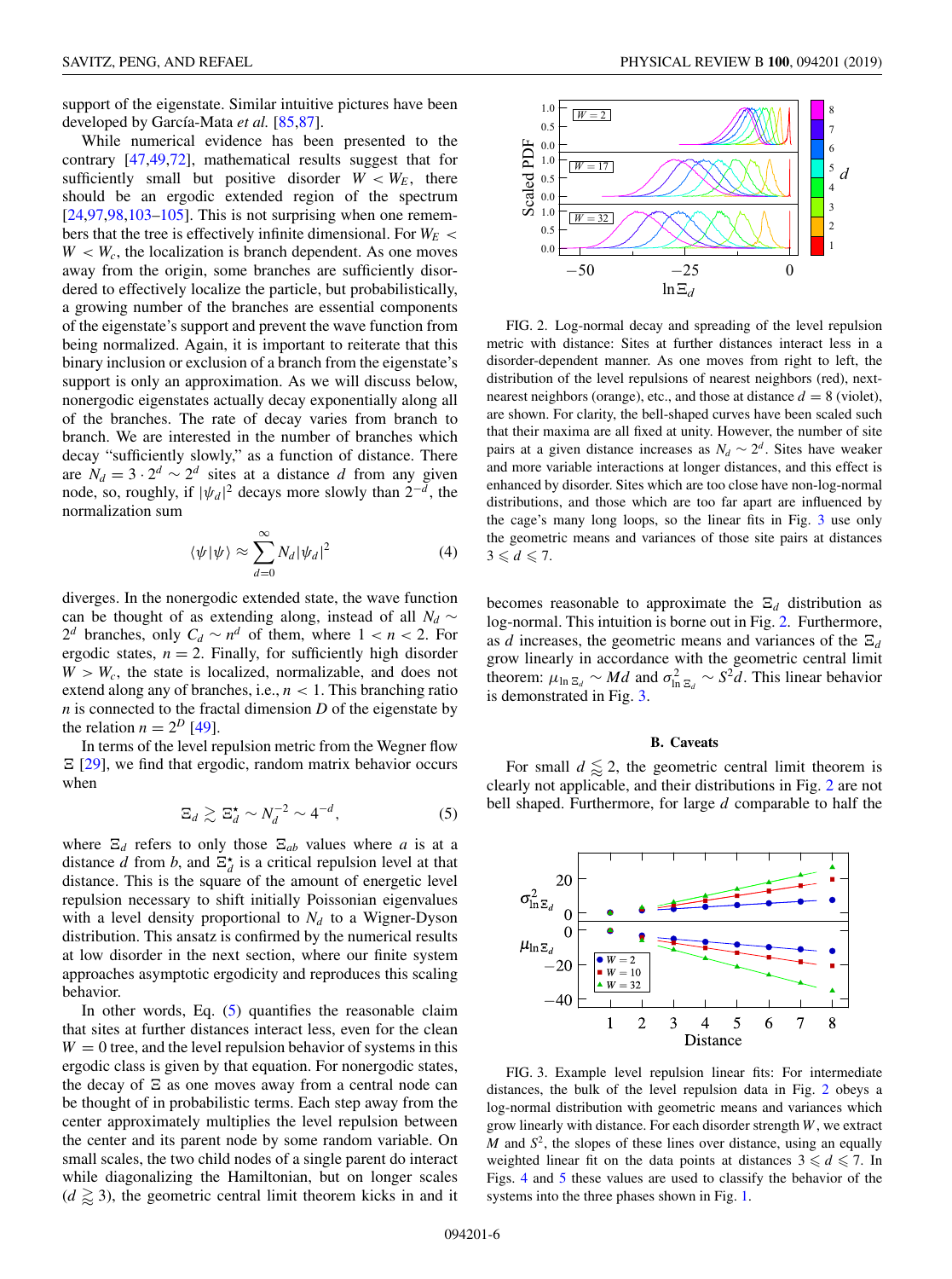<span id="page-6-0"></span>cage's girth  $g/2 = 9$ , sites are connected by multiple paths of similar lengths, leading to a breakdown in the cage's ability to approximate the Bethe lattice. We therefore used only distances  $3 \le d \le 7$  for the equally weighted linear fits shown in Fig. [3.](#page-5-0) Due to our purely numerical approach, we cannot assess the complete ergodicity or the possibility of very large crossover scales with certainty, although an effort was made to extrapolate the results from our finite cage to the infinite Bethe lattice below.

This extrapolation will involve examining exponentially small tails of the log-normal distributions given by the geometric central limit theorem. Importantly, the central limit theorem only applies to these exponentially small quantiles up to a constant factor. This is unimportant for our qualitative picture, but does provide a degree of uncertainty to the precise values of the critical disorder values  $W_E$  and  $W_c$  that we obtain. For example, the upper 2−*<sup>N</sup>*th quantile of the sum of *N* independent centered Bernoulli distributions is *N*, but the central limit theorem approximation gives  $\sqrt{\ln 4} N \approx 1.177 N$ .

Finally, we perform our calculations thrice. Once without regard to the eigenstate energies and once for only  $E_{ab}$ values where  $|E_a| \leq 1/2$ . Without this band resolution, we consider all of the eigenstates together, and cannot expect to see ergodicity for positive disorder, as states in edges of the band are likely nonergodic (although potentially still extended [\[23–25\]](#page-8-0)). It is only with a restriction to these states in the center of the band that we can possibly expect to find the three phases and the correct critical disorder values. The third calculation is done without band resolution, but using only the  $\Xi_d$  data from distances  $d = 3, 4$ , and 5, in order to give a sense of how the results scale. With these warnings out of the way, we think that the following approach still provides a clear intuitive picture of the three predicted regimes of behavior.

#### **C. Mathematical analysis**

In our log-normal approximation, the probability distribution  $P(\ln \Xi_d) \propto e^{-z_d^2/2}$ , where

$$
z_d = \frac{\ln \Xi_d - Md}{S\sqrt{d}}.\tag{6}
$$

The number of "connected" sites at a distance  $d$ ,  $C_d \approx$  $N_dP(\Xi_d \geq \Xi_d^{\star})$ , where  $\Xi_d^{\star}$  was defined in Eq. [\(5\)](#page-5-0). Asymptotically, this is proportional to  $2^d$  erfc( $z_d^{\star}/\sqrt{2}$ ), where erfc is the complementary error function,  $z_d^* = -Q\sqrt{d}$ , and

$$
Q = \frac{M + \ln 4}{S}.\tag{7}
$$

As mentioned above, as  $d \to \infty$ ,  $C_d \sim n^d$ . Expanding the tail of the error function gives

$$
C_d \propto 2^d e^{-z_d^2/2} = e^{(\ln 4 - Q^2)\frac{d}{2}}, \tag{8}
$$

so we can conclude that the branching ratio

$$
n \approx 2e^{-Q^2/2},\tag{9}
$$

and the fractal dimension

$$
D = \log_2 n \approx 1 - \frac{Q^2}{\ln 4}.\tag{10}
$$



FIG. 4. Level Repulsion linear fit results: The fitted decay and spreading rates of the level repulsion data from Fig. [3](#page-5-0) are plotted for integer disorder values  $1 \leq W \leq 32$ . After extrapolating to infinite distance, assuming the validity of the geometric central limit theorem, one can conclude that those systems to the left of the parabola are localized, those within it are extended, and those on its axis with  $M = -\ln 4$  are ergodic. One should not expect to find exact values for  $W_c$  with this approach due to the invalidity of the central limit theorem for exponentially small tails. Additionally, only the band-resolved data could be expected to give precise  $W_c$  values or full ergodicity for weak disorder.

Ergodic states must be entirely connected, i.e.,  $C_d \sim 2^d$ , and so for them,  $n = 2$ . This only occurs when  $M = -\ln 4$ . We observe this behavior as  $W \rightarrow 0^+$  and for positive disorder strengths when we restrict our attention to the center of the band. Equation (9) predicts that nonergodic extended states with  $1 < n < 2$  occur when  $M < -\ln 4$  and  $Q > -\sqrt{\ln 4}$  or

$$
S^{2} > \frac{(M + \ln 4)^{2}}{\ln 4} = \frac{M^{2}}{\ln 4} + 2M + \ln 4.
$$
 (11)

Finally, in the localized phase, this inequality reverses, giving  $n < 1$ . Extreme localization occurs as  $W \to \infty$ ,  $Q \to -\infty$ , and  $n \to 0^+$ . All of these types of behavior are observed in the numerical data in the next section.

#### **VII. NUMERICAL RESULTS**

Examples of the  $\Xi$  data and its log-normal parameter fits were presented in Figs. [2](#page-5-0) and [3](#page-5-0) above. In Fig. 4 the values obtained for  $M$  and  $S^2$  are plotted as  $W$  varies. For the data without band resolution, the ergodic  $M = -\ln 4$  vertical line is only achieved as *W* approaches zero and the system becomes clean. The nonergodic extended regime, lying between the parabola from Eq.  $(11)$  and the ergodic line, occurs for  $W \le 16.5 \approx W_c$ . At the band center,  $M \approx -\ln 4$  for  $W \le 16.5$  $2.1 \approx W_E$ , supporting the existence of ergodic behavior with positive disorder, and nonergodic extended states are found for  $W_E \approx 2.1 \lessapprox W \lessapprox 16.7 \approx W_c$ . Using only data for  $3 \lessapprox$  $d \leq 5$  (without band resolution) gives  $W_c \approx 14.6$ . Localized behavior occurs to the left of the parabola for higher disorder values.

As mentioned in the previous sections, we do not expect this method to be optimally efficient for estimating these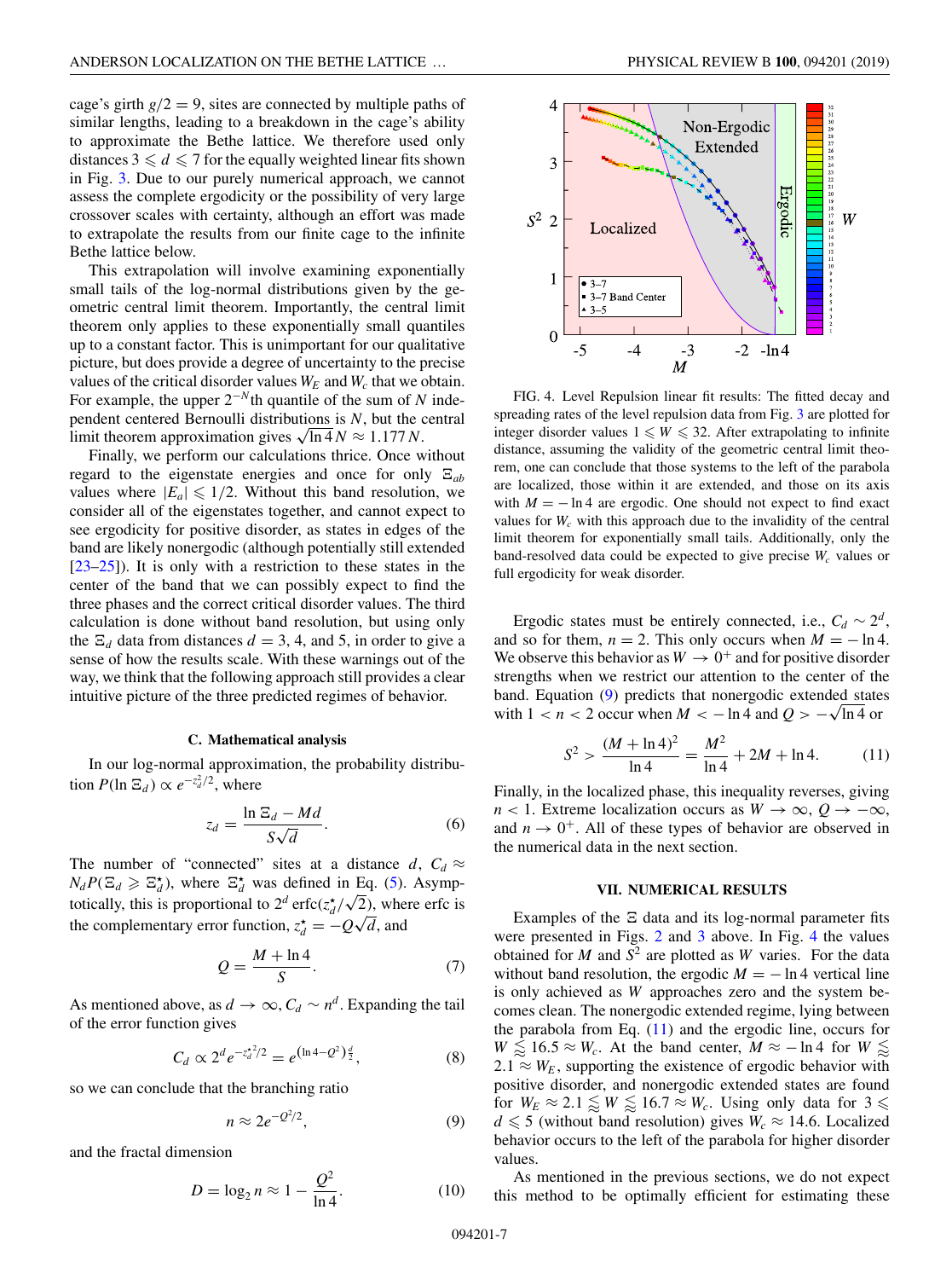<span id="page-7-0"></span>

FIG. 5. Effective branching rates: The  $M$  and  $S^2$  data in Fig. [4](#page-6-0) can be recast in terms of an effective branching rate *n* according to Eq.  $(9)$  or the fractal dimension *D* according to Eq.  $(10)$ . At a distance *d* from a given site, there are  $N_d \sim 2^d$  neighbors. According to our binary approximation, we say that the site is "connected" to  $C_d \sim n^d$ of them in the infinite distance limit. Ergodic extended behavior is recovered when  $n = 2$  and essentially all site pairs are connected. For  $1 < n < 2$ , the number of connected nodes grows exponentially with distance, but they constitute a vanishing fraction of the tree, giving the nonergodic extended phase. Finally, for  $n < 1$ , no site pairs are connected at large distances, and the behavior is localized. Note that for weak disorder, particularly at the center of the band, numerical results gave some *M* slightly above − ln 4. We assume these data points correspond to the ergodic phase and result from the finite size of the cage, and so we set them to  $n = 2$ .

critical disorder strengths, and the failure of the central limit theorem in exponentially small tails means that they should not even converge to the true values when applied to increasingly large cages. The qualitative conclusions remain reasonable, and the estimates are quantitatively in the same ballpark as have been proposed by others.

One can evaluate the the branching ratios *n* and fractal dimensions *D* as a function of *W* by applying Eqs. [\(9\)](#page-6-0) and [\(10\)](#page-6-0) to the *M* and  $S^2$  found for each disorder strength. Thus, in Fig. 5, the top line at  $n = 2$  corresponds to ergodicity, and that at  $n = 1$  is the transition from the nonergodic extended phase to localization.

## **VIII. DISCUSSION**

Despite the apparent simplicity of the disordered Bethe lattice, its intricacies have continued to astonish the mathematicians and physicists who study it for decades. Reviewing the literature, there are repeated instances of researchers who seem to have "closed the book" on this model, only for new details to emerge which either indicate that its behavior is richer than anticipated or even contradict the existing understanding. In the words of Simone Warzel, there are many "surprises in the phase diagram of the Anderson model on the Bethe lattice" [\[24\]](#page-8-0), and we can only guess when the surprises will come to a final conclusion.

This confusion is due to a number of factors. This model's behavior is indeed more complex than one would naively guess based on finite-dimensional localization results. Finitedimensional Anderson localization is already difficult to experimentally observe, but direct physical embeddings of the infinite-dimensional Bethe lattice are even less practical to construct, and so there is little hope of experimental data

resolving the situation. Achieving consensus has also been made more difficult due to the variation and inconsistencies in terminology used between mathematicians studying spectral theory, theoretical physicists, and computational physicists. As reviewed in Sec. [III,](#page-2-0) a wide range of advanced approaches have been employed to tackle this model by all three of these groups. The numerical situation is complicated by the necessity of selecting a finite version of the Bethe lattice, and it is not always clear how the various choices affect the model's behavior in the scaling limit [\[80\]](#page-9-0). It is difficult to rigorously define extended states on infinite graphs, and it is not clear which if any of the finite graphs converge to the infinite Bethe lattice limit as they grow in size. Numerical approaches are also hindered by the exponential growth of the number of sites of the Bethe lattice with its linear dimension, thus limiting our ability to test the existence of a large nonergodic extended–ergodic phase crossover length scale such as that claimed in [\[60,64,65,68,82,83,88\]](#page-9-0). It seems possible that random regular graphs and cages exhibit such a crossover due to their exponentially many large loops, but the truly loopless infinite Bethe lattice does not. In that case, we hope that our extrapolation to infinitely distant sites in Sec. [VI](#page-4-0) gives results which are more applicable to the infinite Bethe lattice.

Another possible explanation for the discrepancy between our results and the growing belief in the nonergodic extended– ergodic phase crossover goes as follows: At a significant distance from an arbitrarily chosen central node, amongst the exponentially growing number of sites, perhaps one site has a particularly small energetic level spacing from the eigenstate developing at our central node when compared to the coupling generated between them by the flow. While the flow would then perform a large rotation in Hilbert space, possibly leading to ergodicity, the level repulsion metric  $\Xi$  would not reflect this, as the weak coupling would cause the levels to repel only very slightly. The reasoning presented in this work is based on the commonly held belief that ergodic states generally exhibit Wigner–Dyson level statistics. We therefore tentatively suggest that, if these ergodic crossover states truly exist on the infinite tree, they may provide a counterexample to this dictum. By our understanding, the analysis using the  $\Xi$  metric above indicates that these ultimately ergodic crossover states should have Poissonian level statistics.

Despite the difficulties mentioned above, the importance of understanding the disordered tree is growing as comparisons between it and the explosive field of many-body localization continue to be drawn. Tests of this correspondence would be quite valuable. We considered trying to apply the techniques of this paper to a real-space MBL system, but were unable to find a numerically tractable model with a satisfactory distance metric. Success in this endeavour would be a notable contribution to the MBL literature, as the possibility of nonergodic states extended in Fock space has been often overlooked.

Some additional directions that might extend the approach in this paper include larger cages, a more traditional measure of eigenstate overlap instead of the  $\Xi$  metric from the flow, a more careful mathematical analysis of the exponentially small tails of the log-normal distributions (such as in [\[106\]](#page-10-0)), a more elaborate approach for isolating the band center, a comparison between the scaling limits of cages and random regular graphs, and an assessment of whether the arguments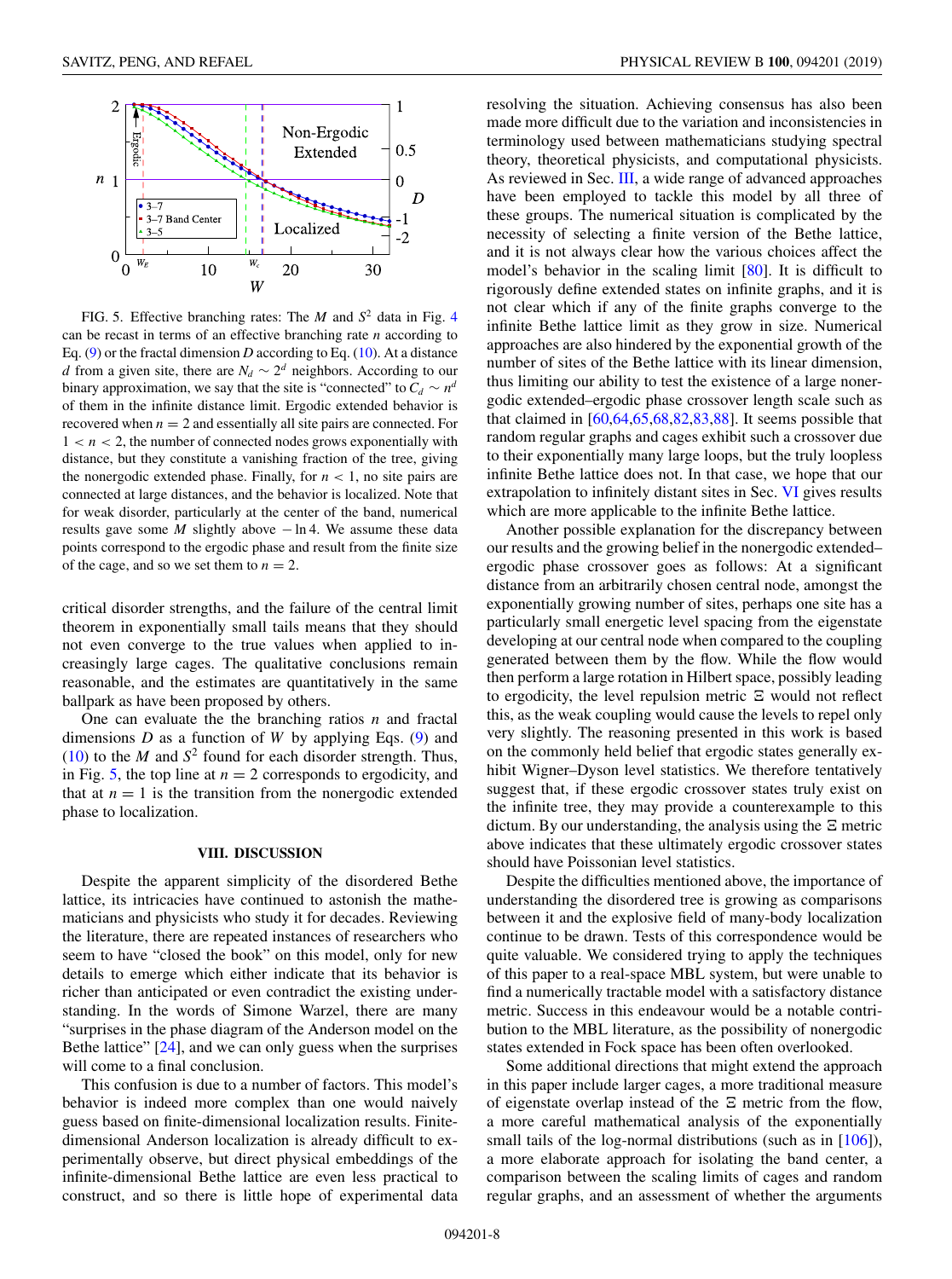<span id="page-8-0"></span>for a large nonergodic extended–ergodic phase crossover length scale on random regular graphs [\[60,64,65,68,82,83,88\]](#page-9-0) extends to our approach. One might expect more precise values for the critical disorder strengths  $W_E$  and  $W_c$  to emerge if these improvements were made.

We hope that our introduction of a new approach and setting, namely Wegner flows and cages, does not merely accentuate the aforementioned confusion. Further graph settings that may be of interest are those with quenched topological disorder in spaces of constant negative curvature such as "hyperbolic geometric graphs" [\[107\]](#page-10-0) and Delaunay triangulations of randomly placed points on the hyperbolic plane [\[108\]](#page-10-0). Due to their large boundary, it may be difficult to construct a finite analog of such graphs for numerical purposes, but means for resolving such issues in percolation theory have been proposed [\[109\]](#page-10-0). The topological disorder may obviate the need for on-site disorder, possibly giving *two critical delocalizing negative curvatures* for a given *dimensionless* model of topological disorder at  $W = 0$  and unit site density, but numerical evidence on  $\mathbb{R}^2$  [\[110\]](#page-10-0) indicates that the localization lengths are likely to be prohibitively large. The  $H^2$  case, or the AdS  $_{2+1}$  setting for dynamical studies, seems most promising, as any amount of topological disorder should localize all states in the weak curvature limit.

The Anderson model on the Bethe lattice may be connected to more than just MBL. The Bethe lattice can be viewed as a discretization of hyperbolic space which has a *p*-adic boundary at infinity. Perhaps there is an equivalent formulation in terms of a theory with power-law correlations on this

 $p = 2$ -adic boundary, akin to the AdS/CFT holographic paradigm in high-energy physics [\[111–113\]](#page-10-0). The power-law exponent depends on the strength of the localization in the hyperbolic bulk. Interestingly, power-law correlator decay shows two distinct regimes of behavior depending on whether the implied theories exhibit IR and/or UV divergences, which may correspond to the nonergodic extended and localized phases in the bulk, respectively. More speculatively, one might hope to connect this with Kehrein's "flow equation holography" proposal [\[102\]](#page-9-0).

### **ACKNOWLEDGMENTS**

Thanks to Evert van Nieuwenburg, Yuval Baum, Stefan Kehrein, and Matthew Heydeman for fruitful discussions, and to Konstantin Tikhonov, Gabriel Lemarié, Steven Thompson, and our two anonymous referees for their feedback and suggestions regarding our preprint. This work was supported by the Institute for Quantum Information and Matter (IQIM), a National Science Foundation (NSF) frontier center partially funded by the Gordon and Betty Moore Foundation. S.S. was funded by Grant No. DGE-1745301 from the NSF Graduate Research Fellowship. C.P. thanks the Caltech Student–Faculty Programs office and the Blinkenberg family for their support. G.R. acknowledges the generous support of the Packard Foundation and the IQIM.

The numerical Wegner flows were implemented using floating-point matrices calculated by the open-source linear algebra library ARMADILLO [\[114\]](#page-10-0).

- [1] P. W. Anderson, [Phys. Rev.](https://doi.org/10.1103/PhysRev.109.1492) **[109](https://doi.org/10.1103/PhysRev.109.1492)**, [1492](https://doi.org/10.1103/PhysRev.109.1492) [\(1958\)](https://doi.org/10.1103/PhysRev.109.1492).
- [2] [R. Nandkishore and D. A. Huse,](https://doi.org/10.1146/annurev-conmatphys-031214-014726) Annu. Rev. Condens. Matter Phys. **[6](https://doi.org/10.1146/annurev-conmatphys-031214-014726)**, [15](https://doi.org/10.1146/annurev-conmatphys-031214-014726) [\(2015\)](https://doi.org/10.1146/annurev-conmatphys-031214-014726).
- [3] E. Altman and R. Vosk, [Annu. Rev. Condens. Matter Phys.](https://doi.org/10.1146/annurev-conmatphys-031214-014701) **[6](https://doi.org/10.1146/annurev-conmatphys-031214-014701)**, [383](https://doi.org/10.1146/annurev-conmatphys-031214-014701) [\(2015\)](https://doi.org/10.1146/annurev-conmatphys-031214-014701).
- [4] [B. Altshuler, H. Krovi, and J. Roland,](https://doi.org/10.1073/pnas.1002116107) Proc. Nat. Acad. Sci. USA **[107](https://doi.org/10.1073/pnas.1002116107)**, [12446](https://doi.org/10.1073/pnas.1002116107) [\(2010\)](https://doi.org/10.1073/pnas.1002116107).
- [5] S. Suzuki and A. Das, [Eur. Phys. J.: Spec. Topics](https://doi.org/10.1140/epjst/e2015-02336-2) **[224](https://doi.org/10.1140/epjst/e2015-02336-2)**, [1](https://doi.org/10.1140/epjst/e2015-02336-2) [\(2015\)](https://doi.org/10.1140/epjst/e2015-02336-2).
- [6] P. W. Anderson, [Rev. Mod. Phys.](https://doi.org/10.1103/RevModPhys.50.191) **[50](https://doi.org/10.1103/RevModPhys.50.191)**, [191](https://doi.org/10.1103/RevModPhys.50.191) [\(1978\)](https://doi.org/10.1103/RevModPhys.50.191).
- [7] H. A. Bethe and W. L. Bragg, [Proc. R. Soc. London Ser. A](https://doi.org/10.1098/rspa.1935.0122) **[150](https://doi.org/10.1098/rspa.1935.0122)**, [552](https://doi.org/10.1098/rspa.1935.0122) [\(1935\)](https://doi.org/10.1098/rspa.1935.0122).
- [8] [R. Abou-Chacra, D. J. Thouless, and P. W. Anderson,](https://doi.org/10.1088/0022-3719/6/10/009) J. Phys. C **[6](https://doi.org/10.1088/0022-3719/6/10/009)**, [1734](https://doi.org/10.1088/0022-3719/6/10/009) [\(1973\)](https://doi.org/10.1088/0022-3719/6/10/009).
- [9] R. Abou-Chacra and D. J. Thouless, [J. Phys. C](https://doi.org/10.1088/0022-3719/7/1/015) **[7](https://doi.org/10.1088/0022-3719/7/1/015)**, [65](https://doi.org/10.1088/0022-3719/7/1/015) [\(1974\)](https://doi.org/10.1088/0022-3719/7/1/015).
- [10] E. Abrahams, P. W. Anderson, D. C. Licciardello, and T. V. Ramakrishnan, [Phys. Rev. Lett.](https://doi.org/10.1103/PhysRevLett.42.673) **[42](https://doi.org/10.1103/PhysRevLett.42.673)**, [673](https://doi.org/10.1103/PhysRevLett.42.673) [\(1979\)](https://doi.org/10.1103/PhysRevLett.42.673).
- [11] X. Jia, A. R. Subramaniam, I. A. Gruzberg, and S. Chakravarty, [Phys. Rev. B](https://doi.org/10.1103/PhysRevB.77.014208) **[77](https://doi.org/10.1103/PhysRevB.77.014208)**, [014208](https://doi.org/10.1103/PhysRevB.77.014208) [\(2008\)](https://doi.org/10.1103/PhysRevB.77.014208).
- [12] E. Abrahams, *50 Years of Anderson Localization* (World Scientific, Singapore, 2010).
- [13] F. Evers and A. D. Mirlin, [Rev. Mod. Phys.](https://doi.org/10.1103/RevModPhys.80.1355) **[80](https://doi.org/10.1103/RevModPhys.80.1355)**, [1355](https://doi.org/10.1103/RevModPhys.80.1355) [\(2008\)](https://doi.org/10.1103/RevModPhys.80.1355).
- [14] J. Lindinger and A. Rodríguez, [Phys. Rev. B](https://doi.org/10.1103/PhysRevB.96.134202) **[96](https://doi.org/10.1103/PhysRevB.96.134202)**, [134202](https://doi.org/10.1103/PhysRevB.96.134202) [\(2017\)](https://doi.org/10.1103/PhysRevB.96.134202).
- [15] A. De Luca and A. Scardicchio, [Europhys. Lett.](https://doi.org/10.1209/0295-5075/101/37003) **[101](https://doi.org/10.1209/0295-5075/101/37003)**, [37003](https://doi.org/10.1209/0295-5075/101/37003) [\(2013\)](https://doi.org/10.1209/0295-5075/101/37003).
- [16] Y. Bar Lev, G. Cohen, and D. R. Reichman, *[Phys. Rev. Lett.](https://doi.org/10.1103/PhysRevLett.114.100601)* **[114](https://doi.org/10.1103/PhysRevLett.114.100601)**, [100601](https://doi.org/10.1103/PhysRevLett.114.100601) [\(2015\)](https://doi.org/10.1103/PhysRevLett.114.100601).
- [17] K. Agarwal, S. Gopalakrishnan, M. Knap, M. Müller, and E. Demler, [Phys. Rev. Lett.](https://doi.org/10.1103/PhysRevLett.114.160401) **[114](https://doi.org/10.1103/PhysRevLett.114.160401)**, [160401](https://doi.org/10.1103/PhysRevLett.114.160401) [\(2015\)](https://doi.org/10.1103/PhysRevLett.114.160401).
- [18] C. Monthus, [J. Stat. Mech.](https://doi.org/10.1088/1742-5468/2016/07/073301) [\(2016\)](https://doi.org/10.1088/1742-5468/2016/07/073301) [073301.](https://doi.org/10.1088/1742-5468/2016/07/073301)
- [19] D. J. Luitz, N. Laflorencie, and F. Alet, [Phys. Rev. B](https://doi.org/10.1103/PhysRevB.93.060201) **[93](https://doi.org/10.1103/PhysRevB.93.060201)**, [060201\(R\)](https://doi.org/10.1103/PhysRevB.93.060201) [\(2016\)](https://doi.org/10.1103/PhysRevB.93.060201).
- [20] M. Žnidarič, A. Scardicchio, and V. K. Varma, *[Phys. Rev. Lett.](https://doi.org/10.1103/PhysRevLett.117.040601)* **[117](https://doi.org/10.1103/PhysRevLett.117.040601)**, [040601](https://doi.org/10.1103/PhysRevLett.117.040601) [\(2016\)](https://doi.org/10.1103/PhysRevLett.117.040601).
- [21] E. J. Torres-Herrera and L. F. Santos, [Ann. Phys.](https://doi.org/10.1002/andp.201600284) **[529](https://doi.org/10.1002/andp.201600284)**, [1600284](https://doi.org/10.1002/andp.201600284) [\(2017\)](https://doi.org/10.1002/andp.201600284).
- [22] D. J. Luitz and Y. B. Lev, [Ann. Phys.](https://doi.org/10.1002/andp.201600350) **[529](https://doi.org/10.1002/andp.201600350)**, [1600350](https://doi.org/10.1002/andp.201600350) [\(2017\)](https://doi.org/10.1002/andp.201600350).
- [23] M. Aizenman and S. Warzel, [Europhys. Lett.](https://doi.org/10.1209/0295-5075/96/37004) **[96](https://doi.org/10.1209/0295-5075/96/37004)**, [37004](https://doi.org/10.1209/0295-5075/96/37004) [\(2011\)](https://doi.org/10.1209/0295-5075/96/37004).
- [24] S. Warzel, Surprises in the phase diagram of the Anderson model on the Bethe lattice, in *XVII th International Congress on Mathematical Physics* (World Scientific, Singapore, 2012), pp. 239–253.
- [25] M. Aizenman and S. Warzel, [J. Eur. Math. Soc.](https://doi.org/10.4171/JEMS/389) **[15](https://doi.org/10.4171/JEMS/389)**, [1167](https://doi.org/10.4171/JEMS/389) [\(2013\)](https://doi.org/10.4171/JEMS/389).
- [26] F. Wegner, [Ann. Phys.](https://doi.org/10.1002/andp.19945060203) **[506](https://doi.org/10.1002/andp.19945060203)**, [77](https://doi.org/10.1002/andp.19945060203) [\(1994\)](https://doi.org/10.1002/andp.19945060203).
- [27] S. D. Głazek and K. G. Wilson, [Phys. Rev. D](https://doi.org/10.1103/PhysRevD.48.5863) **[48](https://doi.org/10.1103/PhysRevD.48.5863)**, [5863](https://doi.org/10.1103/PhysRevD.48.5863) [\(1993\)](https://doi.org/10.1103/PhysRevD.48.5863).
- [28] S. D. Głazek and K. G. Wilson, [Phys. Rev. D](https://doi.org/10.1103/PhysRevD.49.4214) **[49](https://doi.org/10.1103/PhysRevD.49.4214)**, [4214](https://doi.org/10.1103/PhysRevD.49.4214) [\(1994\)](https://doi.org/10.1103/PhysRevD.49.4214).
	- [29] S. Savitz and G. Refael, [Phys. Rev. B](https://doi.org/10.1103/PhysRevB.96.115129) **[96](https://doi.org/10.1103/PhysRevB.96.115129)**, [115129](https://doi.org/10.1103/PhysRevB.96.115129) [\(2017\)](https://doi.org/10.1103/PhysRevB.96.115129).
	- [30] W. T. Tutte, [Math. Proc. Cambridge Philos. Soc.](https://doi.org/10.1017/S0305004100023720) **[43](https://doi.org/10.1017/S0305004100023720)**, [459](https://doi.org/10.1017/S0305004100023720) [\(1947\)](https://doi.org/10.1017/S0305004100023720).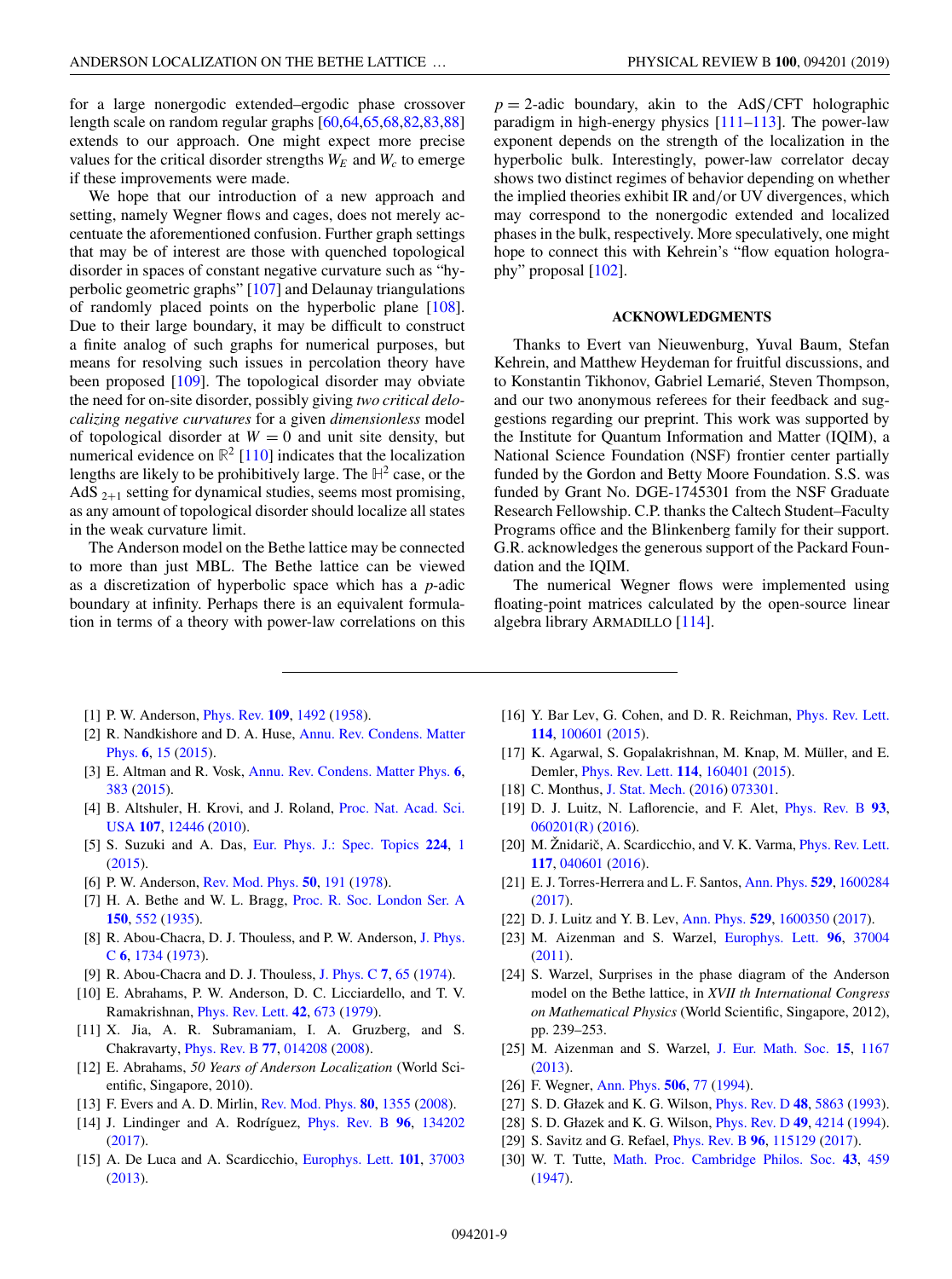- <span id="page-9-0"></span>[31] P. Erdös and H. Sachs, [Wiss. Z. Uni. Halle \(Math. Nat.\)](https://users.renyi.hu/~p_erdos/1963-16.pdf) **12**, 251 (1963).
- [32] G. Exoo and R. Jajcay, [Elec. J. Comb.](http://eudml.org/doc/130471) **DS16**, 48 (2008).
- [33] D. Basko, I. Aleiner, and B. Altshuler, [Ann. Phys.](https://doi.org/10.1016/j.aop.2005.11.014) **[321](https://doi.org/10.1016/j.aop.2005.11.014)**, [1126](https://doi.org/10.1016/j.aop.2005.11.014) [\(2006\)](https://doi.org/10.1016/j.aop.2005.11.014).
- [34] B. L. Altshuler, Y. Gefen, A. Kamenev, and L. S. Levitov, [Phys. Rev. Lett.](https://doi.org/10.1103/PhysRevLett.78.2803) **[78](https://doi.org/10.1103/PhysRevLett.78.2803)**, [2803](https://doi.org/10.1103/PhysRevLett.78.2803) [\(1997\)](https://doi.org/10.1103/PhysRevLett.78.2803).
- [35] M. Srednicki, [Phys. Rev. E](https://doi.org/10.1103/PhysRevE.50.888) **[50](https://doi.org/10.1103/PhysRevE.50.888)**, [888](https://doi.org/10.1103/PhysRevE.50.888) [\(1994\)](https://doi.org/10.1103/PhysRevE.50.888).
- [36] M. Serbyn, Z. Papić, and D. A. Abanin, *[Phys. Rev. Lett.](https://doi.org/10.1103/PhysRevLett.111.127201)* **[111](https://doi.org/10.1103/PhysRevLett.111.127201)**, [127201](https://doi.org/10.1103/PhysRevLett.111.127201) [\(2013\)](https://doi.org/10.1103/PhysRevLett.111.127201).
- [37] D. A. Huse, R. Nandkishore, and V. Oganesyan, *[Phys. Rev. B](https://doi.org/10.1103/PhysRevB.90.174202)* **[90](https://doi.org/10.1103/PhysRevB.90.174202)**, [174202](https://doi.org/10.1103/PhysRevB.90.174202) [\(2014\)](https://doi.org/10.1103/PhysRevB.90.174202).
- [38] L. Rademaker, M. Ortuño, and A. M. Somoza, [Ann. Phys.](https://doi.org/10.1002/andp.201600322) **[529](https://doi.org/10.1002/andp.201600322)**, [1600322](https://doi.org/10.1002/andp.201600322) [\(2017\)](https://doi.org/10.1002/andp.201600322).
- [39] N. Yunger Halpern, C. D. White, S. Gopalakrishnan, and G. Refael, [Phys. Rev. B](https://doi.org/10.1103/PhysRevB.99.024203) **[99](https://doi.org/10.1103/PhysRevB.99.024203)**, [024203](https://doi.org/10.1103/PhysRevB.99.024203) [\(2019\)](https://doi.org/10.1103/PhysRevB.99.024203).
- [40] P. T. Dumitrescu, R. Vasseur, and A. C. Potter, [Phys. Rev. Lett.](https://doi.org/10.1103/PhysRevLett.119.110604) **[119](https://doi.org/10.1103/PhysRevLett.119.110604)**, [110604](https://doi.org/10.1103/PhysRevLett.119.110604) [\(2017\)](https://doi.org/10.1103/PhysRevLett.119.110604).
- [41] V. Oganesyan and D. A. Huse, [Phys. Rev. B](https://doi.org/10.1103/PhysRevB.75.155111) **[75](https://doi.org/10.1103/PhysRevB.75.155111)**, [155111](https://doi.org/10.1103/PhysRevB.75.155111) [\(2007\)](https://doi.org/10.1103/PhysRevB.75.155111).
- [42] A. Chandran, C. R. Laumann, and V. Oganesyan, [arXiv:1509.04285.](http://arxiv.org/abs/arXiv:1509.04285)
- [43] T. Grover, [arXiv:1405.1471.](http://arxiv.org/abs/arXiv:1405.1471)
- [44] S. Gopalakrishnan, M. Müller, V. Khemani, M. Knap, E. Demler, and D. A. Huse, [Phys. Rev. B](https://doi.org/10.1103/PhysRevB.92.104202) **[92](https://doi.org/10.1103/PhysRevB.92.104202)**, [104202](https://doi.org/10.1103/PhysRevB.92.104202) [\(2015\)](https://doi.org/10.1103/PhysRevB.92.104202).
- [45] M. Serbyn and J. E. Moore, [Phys. Rev. B](https://doi.org/10.1103/PhysRevB.93.041424) **[93](https://doi.org/10.1103/PhysRevB.93.041424)**, [041424\(R\)](https://doi.org/10.1103/PhysRevB.93.041424) [\(2016\)](https://doi.org/10.1103/PhysRevB.93.041424).
- [46] [M. Pino, L. B. Ioffe, and B. L. Altshuler,](https://doi.org/10.1073/pnas.1520033113) Proc. Nat. Acad. Sci. USA **[113](https://doi.org/10.1073/pnas.1520033113)**, [536](https://doi.org/10.1073/pnas.1520033113) [\(2016\)](https://doi.org/10.1073/pnas.1520033113).
- [47] A. De Luca, B. L. Altshuler, V. E. Kravtsov, and A. Scardicchio, [Phys. Rev. Lett.](https://doi.org/10.1103/PhysRevLett.113.046806) **[113](https://doi.org/10.1103/PhysRevLett.113.046806)**, [046806](https://doi.org/10.1103/PhysRevLett.113.046806) [\(2014\)](https://doi.org/10.1103/PhysRevLett.113.046806).
- [48] M. Sonner, K. S. Tikhonov, and A. D. Mirlin, [Phys. Rev. B](https://doi.org/10.1103/PhysRevB.96.214204) **[96](https://doi.org/10.1103/PhysRevB.96.214204)**, [214204](https://doi.org/10.1103/PhysRevB.96.214204) [\(2017\)](https://doi.org/10.1103/PhysRevB.96.214204).
- [49] V. Kravtsov, B. Altshuler, and L. Ioffe, [Ann. Phys.](https://doi.org/10.1016/j.aop.2017.12.009) **[389](https://doi.org/10.1016/j.aop.2017.12.009)**, [148](https://doi.org/10.1016/j.aop.2017.12.009) [\(2018\)](https://doi.org/10.1016/j.aop.2017.12.009).
- [50] [I. V. Gornyi, A. D. Mirlin, and D. G. Polyakov,](https://doi.org/10.1103/PhysRevLett.95.206603) Phys. Rev. Lett. **[95](https://doi.org/10.1103/PhysRevLett.95.206603)**, [206603](https://doi.org/10.1103/PhysRevLett.95.206603) [\(2005\)](https://doi.org/10.1103/PhysRevLett.95.206603).
- [51] C. Monthus and T. Garel, [Phys. Rev. B](https://doi.org/10.1103/PhysRevB.81.134202) **[81](https://doi.org/10.1103/PhysRevB.81.134202)**, [134202](https://doi.org/10.1103/PhysRevB.81.134202) [\(2010\)](https://doi.org/10.1103/PhysRevB.81.134202).
- [52] A. D. Mirlin and Y. V. Fyodorov, [Phys. Rev. Lett.](https://doi.org/10.1103/PhysRevLett.72.526) **[72](https://doi.org/10.1103/PhysRevLett.72.526)**, [526](https://doi.org/10.1103/PhysRevLett.72.526) [\(1994\)](https://doi.org/10.1103/PhysRevLett.72.526).
- [53] E. Tarquini, G. Biroli, and M. Tarzia, [Phys. Rev. B](https://doi.org/10.1103/PhysRevB.95.094204) **[95](https://doi.org/10.1103/PhysRevB.95.094204)**, [094204](https://doi.org/10.1103/PhysRevB.95.094204) [\(2017\)](https://doi.org/10.1103/PhysRevB.95.094204).
- [54] E. Tarquini, Ph.D. thesis, Université Paris-Saclay, 2016.
- [55] A. Klein, [Commun. Math. Phys.](https://doi.org/10.1007/BF02099546) **[177](https://doi.org/10.1007/BF02099546)**, [755](https://doi.org/10.1007/BF02099546) [\(1996\)](https://doi.org/10.1007/BF02099546).
- [56] M. Aizenman and S. Warzel, [J. Mat. Phys.](https://doi.org/10.1063/1.4714617) **[53](https://doi.org/10.1063/1.4714617)**, [095205](https://doi.org/10.1063/1.4714617) [\(2012\)](https://doi.org/10.1063/1.4714617).
- [57] M. R. Zirnbauer, [Phys. Rev. B](https://doi.org/10.1103/PhysRevB.34.6394) **[34](https://doi.org/10.1103/PhysRevB.34.6394)**, [6394](https://doi.org/10.1103/PhysRevB.34.6394) [\(1986\)](https://doi.org/10.1103/PhysRevB.34.6394).
- [58] J. Verbaarschot, [Nucl. Phys. B](https://doi.org/10.1016/0550-3213(88)90598-6) **[300](https://doi.org/10.1016/0550-3213(88)90598-6)**, [263](https://doi.org/10.1016/0550-3213(88)90598-6) [\(1988\)](https://doi.org/10.1016/0550-3213(88)90598-6).
- [59] A. D. Mirlin and Y. V. Fyodorov, [Nucl. Phys. B](https://doi.org/10.1016/0550-3213(91)90028-V) **[366](https://doi.org/10.1016/0550-3213(91)90028-V)**, [507](https://doi.org/10.1016/0550-3213(91)90028-V) [\(1991\)](https://doi.org/10.1016/0550-3213(91)90028-V).
- [60] K. S. Tikhonov and A. D. Mirlin, [Phys. Rev. B](https://doi.org/10.1103/PhysRevB.99.024202) **[99](https://doi.org/10.1103/PhysRevB.99.024202)**, [024202](https://doi.org/10.1103/PhysRevB.99.024202) [\(2019\)](https://doi.org/10.1103/PhysRevB.99.024202).
- [61] K. Efetov, *Supersymmetry in Disorder and Chaos* (Cambridge University Press, Cambridge, 1999).
- [62] A. Klein, [Adv. Math.](https://doi.org/10.1006/aima.1997.1688) **[133](https://doi.org/10.1006/aima.1997.1688)**, [163](https://doi.org/10.1006/aima.1997.1688) [\(1998\)](https://doi.org/10.1006/aima.1997.1688).
- [63] G. Biroli, A. C. Ribeiro-Teixeira, and M. Tarzia, [arXiv:1211.7334.](http://arxiv.org/abs/arXiv:1211.7334)
- [64] [K. S. Tikhonov, A. D. Mirlin, and M. A. Skvortsov,](https://doi.org/10.1103/PhysRevB.94.220203) *Phys. Rev.* B **[94](https://doi.org/10.1103/PhysRevB.94.220203)**, [220203\(R\)](https://doi.org/10.1103/PhysRevB.94.220203) [\(2016\)](https://doi.org/10.1103/PhysRevB.94.220203).
- [65] F. L. Metz and I. P. Castillo, [Phys. Rev. B](https://doi.org/10.1103/PhysRevB.96.064202) **[96](https://doi.org/10.1103/PhysRevB.96.064202)**, [064202](https://doi.org/10.1103/PhysRevB.96.064202) [\(2017\)](https://doi.org/10.1103/PhysRevB.96.064202).
- [66] S. Bera, G. De Tomasi, I. M. Khaymovich, and A. Scardicchio, [Phys. Rev. B](https://doi.org/10.1103/PhysRevB.98.134205) **[98](https://doi.org/10.1103/PhysRevB.98.134205)**, [134205](https://doi.org/10.1103/PhysRevB.98.134205) [\(2018\)](https://doi.org/10.1103/PhysRevB.98.134205).
- [67] C. Monthus and T. Garel, [J. Phys. A](https://doi.org/10.1088/1751-8113/44/14/145001) **[44](https://doi.org/10.1088/1751-8113/44/14/145001)**, [145001](https://doi.org/10.1088/1751-8113/44/14/145001) [\(2011\)](https://doi.org/10.1088/1751-8113/44/14/145001).
- [68] G. Biroli and M. Tarzia, [Phys. Rev. B](https://doi.org/10.1103/PhysRevB.96.201114) **[96](https://doi.org/10.1103/PhysRevB.96.201114)**, [201114\(R\)](https://doi.org/10.1103/PhysRevB.96.201114) [\(2017\)](https://doi.org/10.1103/PhysRevB.96.201114).
- [69] G. De Tomasi, S. Bera, A. Scardicchio, and I. M. Khaymovich, [arXiv:1908.11388.](http://arxiv.org/abs/arXiv:1908.11388)
- [70] N. Rosenzweig and C. E. Porter, [Phys. Rev.](https://doi.org/10.1103/PhysRev.120.1698) **[120](https://doi.org/10.1103/PhysRev.120.1698)**, [1698](https://doi.org/10.1103/PhysRev.120.1698) [\(1960\)](https://doi.org/10.1103/PhysRev.120.1698).
- [71] P. Shukla, [New J. Phys.](https://doi.org/10.1088/1367-2630/18/2/021004) **[18](https://doi.org/10.1088/1367-2630/18/2/021004)**, [021004](https://doi.org/10.1088/1367-2630/18/2/021004) [\(2016\)](https://doi.org/10.1088/1367-2630/18/2/021004).
- [72] V. E. Kravtsov, I. M. Khaymovich, E. Cuevas, and M. Amini, [New J. Phys.](https://doi.org/10.1088/1367-2630/17/12/122002) **[17](https://doi.org/10.1088/1367-2630/17/12/122002)**, [122002](https://doi.org/10.1088/1367-2630/17/12/122002) [\(2015\)](https://doi.org/10.1088/1367-2630/17/12/122002).
- [73] D. Facoetti, P. Vivo, and G. Biroli, [Europhys. Lett.](https://doi.org/10.1209/0295-5075/115/47003) **[115](https://doi.org/10.1209/0295-5075/115/47003)**, [47003](https://doi.org/10.1209/0295-5075/115/47003) [\(2016\)](https://doi.org/10.1209/0295-5075/115/47003).
- [74] C. Monthus, [J. Phys. A](https://doi.org/10.1088/1751-8121/aa77e1) **[50](https://doi.org/10.1088/1751-8121/aa77e1)**, [295101](https://doi.org/10.1088/1751-8121/aa77e1) [\(2017\)](https://doi.org/10.1088/1751-8121/aa77e1).
- [75] P. von Soosten and S. Warzel, [Lett. Math. Phys.](https://doi.org/10.1007/s11005-018-1131-7) **[109](https://doi.org/10.1007/s11005-018-1131-7)**, [905](https://doi.org/10.1007/s11005-018-1131-7) [\(2019\)](https://doi.org/10.1007/s11005-018-1131-7).
- [76] M. Pino, J. Tabanera, and P. Serna, [arXiv:1904.02716.](http://arxiv.org/abs/arXiv:1904.02716)
- [77] E. Tarquini, G. Biroli, and M. Tarzia, [Phys. Rev. Lett.](https://doi.org/10.1103/PhysRevLett.116.010601) **[116](https://doi.org/10.1103/PhysRevLett.116.010601)**, [010601](https://doi.org/10.1103/PhysRevLett.116.010601) [\(2016\)](https://doi.org/10.1103/PhysRevLett.116.010601).
- [78] [M. Pino, V. E. Kravtsov, B. L. Altshuler, and L. B. Ioffe,](https://doi.org/10.1103/PhysRevB.96.214205) *Phys.* Rev. B **[96](https://doi.org/10.1103/PhysRevB.96.214205)**, [214205](https://doi.org/10.1103/PhysRevB.96.214205) [\(2017\)](https://doi.org/10.1103/PhysRevB.96.214205).
- [79] [X. Li, S. Ganeshan, J. H. Pixley, and S. Das Sarma,](https://doi.org/10.1103/PhysRevLett.115.186601) Phys. Rev. Lett. **[115](https://doi.org/10.1103/PhysRevLett.115.186601)**, [186601](https://doi.org/10.1103/PhysRevLett.115.186601) [\(2015\)](https://doi.org/10.1103/PhysRevLett.115.186601).
- [80] M. Ostilli, [Physica A](https://doi.org/10.1016/j.physa.2012.01.038) **[391](https://doi.org/10.1016/j.physa.2012.01.038)**, [3417](https://doi.org/10.1016/j.physa.2012.01.038) [\(2012\)](https://doi.org/10.1016/j.physa.2012.01.038).
- [81] M. Sade and R. Berkovits, [Phys. Rev. B](https://doi.org/10.1103/PhysRevB.68.193102) **[68](https://doi.org/10.1103/PhysRevB.68.193102)**, [193102](https://doi.org/10.1103/PhysRevB.68.193102) [\(2003\)](https://doi.org/10.1103/PhysRevB.68.193102).
- [82] K. S. Tikhonov and A. D. Mirlin, [Phys. Rev. B](https://doi.org/10.1103/PhysRevB.94.184203) **[94](https://doi.org/10.1103/PhysRevB.94.184203)**, [184203](https://doi.org/10.1103/PhysRevB.94.184203) [\(2016\)](https://doi.org/10.1103/PhysRevB.94.184203).
- [83] G. Biroli and M. Tarzia, [arXiv:1810.07545.](http://arxiv.org/abs/arXiv:1810.07545)
- [84] B. L. Altshuler, E. Cuevas, L. B. Ioffe, and V. E. Kravtsov, [Phys. Rev. Lett.](https://doi.org/10.1103/PhysRevLett.117.156601) **[117](https://doi.org/10.1103/PhysRevLett.117.156601)**, [156601](https://doi.org/10.1103/PhysRevLett.117.156601) [\(2016\)](https://doi.org/10.1103/PhysRevLett.117.156601).
- [85] I. García-Mata, O. Giraud, B. Georgeot, J. Martin, R. Dubertrand, and G. Lemarié, [Phys. Rev. Lett.](https://doi.org/10.1103/PhysRevLett.118.166801) **[118](https://doi.org/10.1103/PhysRevLett.118.166801)**, [166801](https://doi.org/10.1103/PhysRevLett.118.166801) [\(2017\)](https://doi.org/10.1103/PhysRevLett.118.166801).
- [86] K. S. Tikhonov and A. D. Mirlin, [Phys. Rev. B](https://doi.org/10.1103/PhysRevB.97.214205) **[97](https://doi.org/10.1103/PhysRevB.97.214205)**, [214205](https://doi.org/10.1103/PhysRevB.97.214205) [\(2018\)](https://doi.org/10.1103/PhysRevB.97.214205).
- [87] I. García-Mata, J. Martin, R. Dubertrand, O. Giraud, B. Georgeot, and G. Lemarié, [arXiv:1904.08869.](http://arxiv.org/abs/arXiv:1904.08869)
- [88] K. S. Tikhonov and A. D. Mirlin, [Phys. Rev. B](https://doi.org/10.1103/PhysRevB.99.214202) **[99](https://doi.org/10.1103/PhysRevB.99.214202)**, [214202](https://doi.org/10.1103/PhysRevB.99.214202) [\(2019\)](https://doi.org/10.1103/PhysRevB.99.214202).
- [89] N. C. Wormald, in *Combinatorial Mathematics*, edited by D. A. Holton and J. Seberry (Springer, Berlin, 1978), pp. 337–345.
- [90] B. D. McKay, N. C. Wormald, and B. Wysocka, *[Elec. J. Comb.](https://www.combinatorics.org/ojs/index.php/eljc/article/view/v11i1r66)* **11**, 66 (2004).
- [91] D. Damanik, J. Fillman, and S. Sukhtaiev, [arXiv:1902.07290.](http://arxiv.org/abs/arXiv:1902.07290)
- [92] M. Aizenman, R. Sims, and S. Warzel, [Commun. Math. Phys.](https://doi.org/10.1007/s00220-005-1468-5) **[264](https://doi.org/10.1007/s00220-005-1468-5)**, [371](https://doi.org/10.1007/s00220-005-1468-5) [\(2006\)](https://doi.org/10.1007/s00220-005-1468-5).
- [93] C. Monthus and T. Garel, [J. Phys. A](https://doi.org/10.1088/1751-8113/42/7/075002) **[42](https://doi.org/10.1088/1751-8113/42/7/075002)**, [075002](https://doi.org/10.1088/1751-8113/42/7/075002) [\(2009\)](https://doi.org/10.1088/1751-8113/42/7/075002).
- [94] [G. Biroli, G. Semerjian, and M. Tarzia,](https://doi.org/10.1143/PTPS.184.187) Prog. Theor. Phys. Suppl. **[184](https://doi.org/10.1143/PTPS.184.187)**, [187](https://doi.org/10.1143/PTPS.184.187) [\(2010\)](https://doi.org/10.1143/PTPS.184.187).
- [95] V. Bapst, [J. Math. Phys.](https://doi.org/10.1063/1.4894055) **[55](https://doi.org/10.1063/1.4894055)**, [092101](https://doi.org/10.1063/1.4894055) [\(2014\)](https://doi.org/10.1063/1.4894055).
- [96] G. Parisi, S. Pascazio, F. Pietracaprina, V. Ros, and A. Scardicchio, [arXiv:1812.03531.](http://arxiv.org/abs/arXiv:1812.03531)
- [97] N. Anantharaman and M. Sabri, [J. Math. Phys.](https://doi.org/10.1063/1.5000962) **[58](https://doi.org/10.1063/1.5000962)**, [091901](https://doi.org/10.1063/1.5000962) [\(2017\)](https://doi.org/10.1063/1.5000962).
- [98] N. Anantharaman and M. Sabri, [Ann. Math.](https://doi.org/10.4007/annals.2019.189.3.3) **[189](https://doi.org/10.4007/annals.2019.189.3.3)**, [753](https://doi.org/10.4007/annals.2019.189.3.3) [\(2019\)](https://doi.org/10.4007/annals.2019.189.3.3).
- [99] S. J. Thomson and M. Schiró, [Phys. Rev. B](https://doi.org/10.1103/PhysRevB.97.060201) **[97](https://doi.org/10.1103/PhysRevB.97.060201)**, [060201\(R\)](https://doi.org/10.1103/PhysRevB.97.060201) [\(2018\)](https://doi.org/10.1103/PhysRevB.97.060201).
- [100] S. P. Kelly, R. Nandkishore, and J. Marino, [arXiv:1902.11295.](http://arxiv.org/abs/arXiv:1902.11295)
- [101] C. Monthus, [J. Phys. A](https://doi.org/10.1088/1751-8113/49/30/305002) **[49](https://doi.org/10.1088/1751-8113/49/30/305002)**, [305002](https://doi.org/10.1088/1751-8113/49/30/305002) [\(2016\)](https://doi.org/10.1088/1751-8113/49/30/305002).
- [102] S. Kehrein, [arXiv:1703.03925.](http://arxiv.org/abs/arXiv:1703.03925)